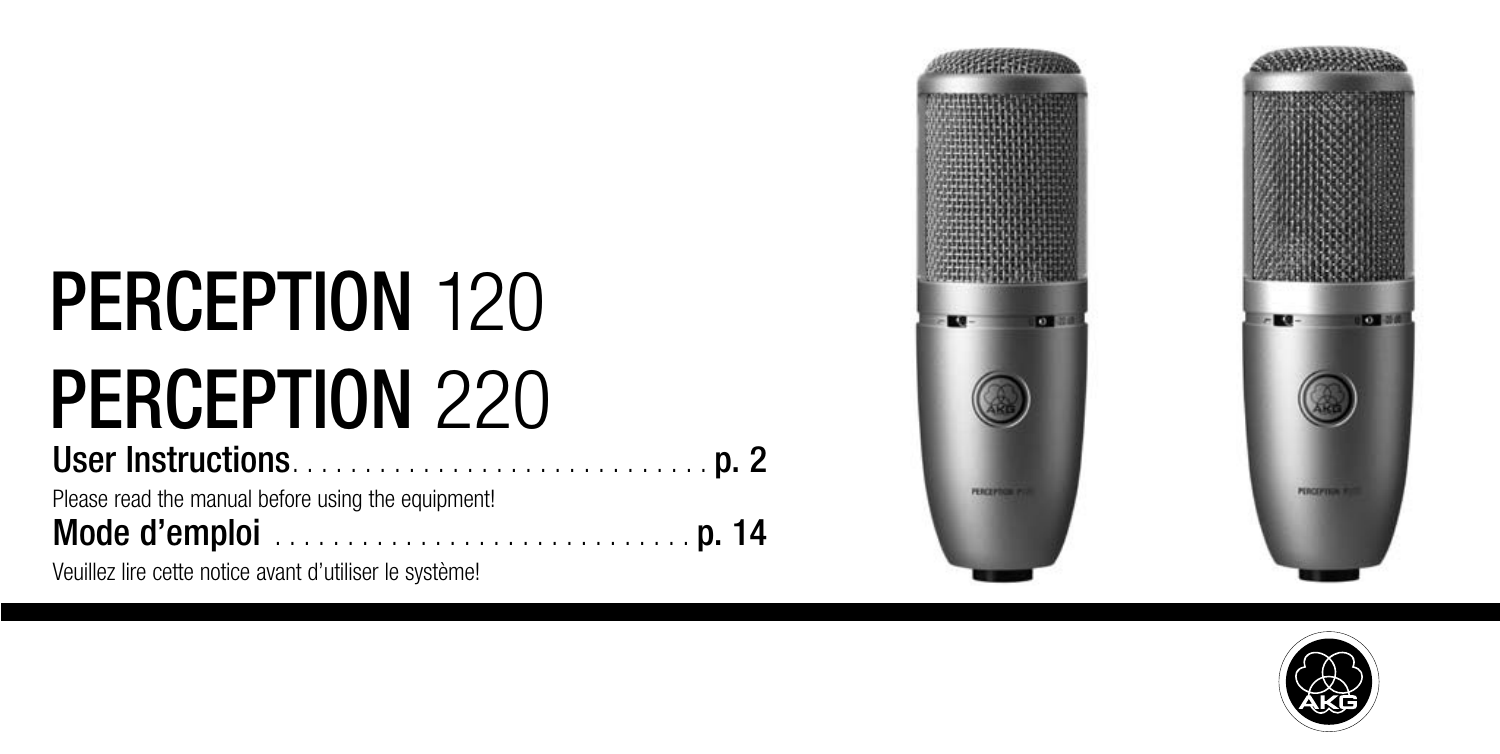

# Table of Contents

| 21<br>2.2<br>2.3  |  |
|-------------------|--|
| 3.1<br>3.2<br>3.3 |  |
|                   |  |

Page

| Page |
|------|
|      |
|      |
|      |
|      |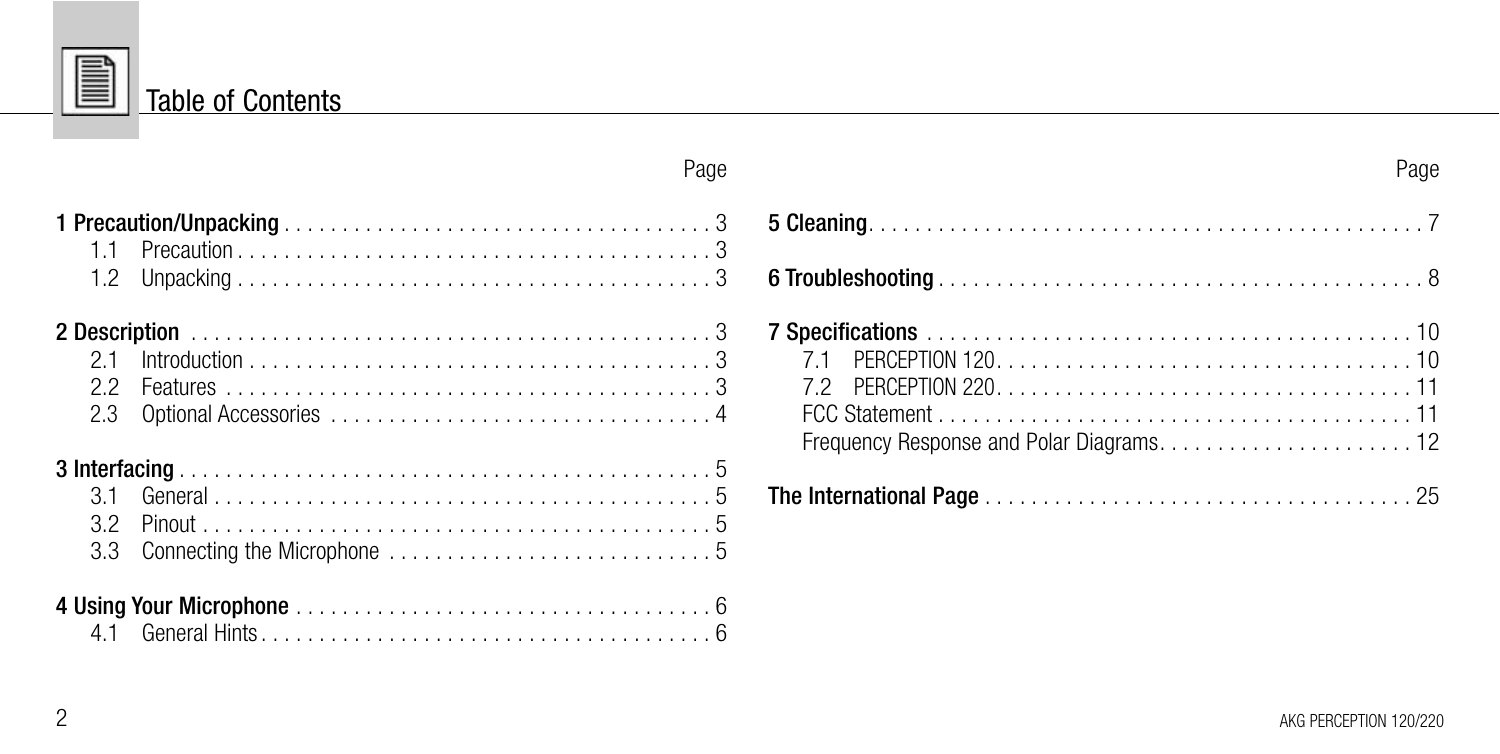

1 Precaution/Unpacking 1.1 Precaution

Please make sure that the piece of equipment your microphone will be connected to fulfills the safety regulations in force in your country and is fitted with a ground lead.

#### 1.2 Unpacking

Check that the packaging contains all of the items listed for your microphone. Should any item be missing, please contact your AKG dealer.

## PERCEPTION 120: • Microphone

- 
- Stand adapter
- Mini poster

## PERCEPTION 220: • Microphone

- - Spider suspension
	- Carrying case
	- Mini poster



Thank you for purchasing an AKG product. This Manual contains important instructions for setting up and operating your equipment. Please take a few minutes to read the instructions below carefully before operating the equipment and keep the Manual for future reference. Have fun and impress your audience!

The PERCEPTION 120 and PERCEPTION 220 are heavy-duty, rugged condenser microphones built to the same strict quality standards as all other AKG products.

The PERCEPTION 120 uses a 2/3-inch back electret diaphragm, while the PERCEPTION 220 is a true condenser microphone with a 1-inch large diaphragm.

Designed on the basis of AKG's decades of knowhow and feedback from sound engineers around the world using AKG studio microphones every day, these general-purpose microphones bring AKG studio quality to the worlds of recording, live sound, and broadcasting.

#### 2.2 Features

The PERCEPTION 120 and 220 share the following features:

- **Cardioid polar pattern:** The microphone is most sensitive to sounds arriving from in front of it while picking up much less of sounds arriving from the sides or rear (from monitor speakers or neighboring instruments). This makes the microphone equally suited for recording and onstage use.
- Gold-sputtered diaphragm: The diaphragm is made of a plastic foil that is gold-sputtered on one side only to prevent shorting to the back electrode even at extremely high sound pressure levels.
- All-metal body: The all-metal body adds to the rejection of RF interference so you can use the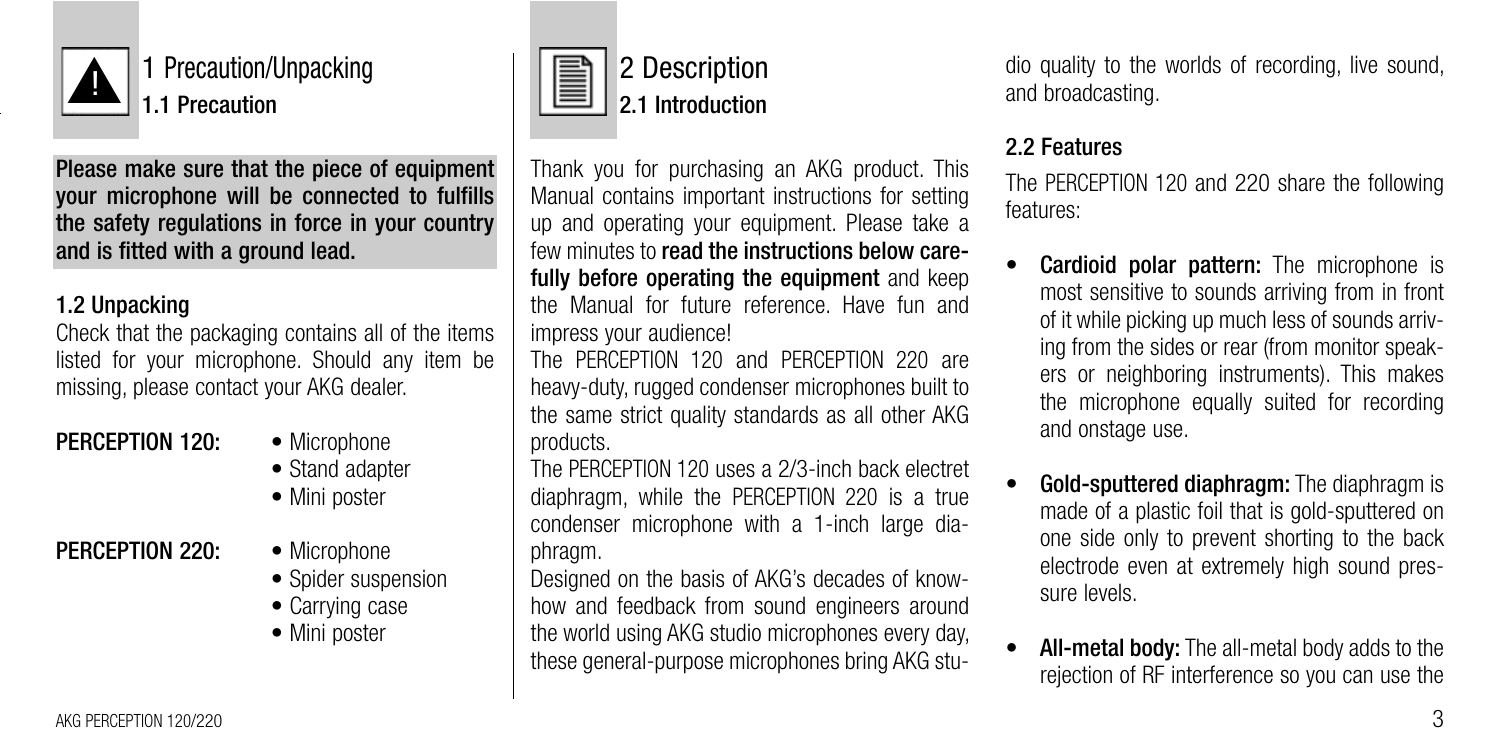microphone near transmitter stations and along with wireless microphones or other communications equipment. The extremely rugged, heavy body and sturdy front grill protect the microphone from damage from tough handling on stage.

- High headroom, minimum distortion: Capable of handling sound pressure levels up to 150 dB (PERCEPTION 120) or 155 dB (PER-CEPTION 220) without introducing perceptible distortion and built to resist high temperatures and humidity, the microphone will give excellent results in a wide range of applications.
- **Bass cut filter:** Selector 1 on the microphone front (refer to fig. 1) further reduces low-end distortion caused by footfall or wind noise, etc. The filter also minimizes the proximity effect that close-in miking from less than 4 inches causes in any unidirectional microphone. The filter rolls off at 12 dB/octave from 300 Hz downward.

Switchable preattenuation pad: Selector 2 on the microphone front (refer to fig. 1) lets you increase the headroom by 20 dB for distortionfree close-in recording. The preattenuation pad prevents the microphone's output level, particularly at low frequencies, from overloading the miniature transformers used in many mixer input stages, etc.

#### 2.3 Optional Accessories

- **PF 80** studio pop screen
- ST 305 floor stand
- W 4000 external windcscreen



Fig. 1: Bass cut and preattenuation switches on microphone front.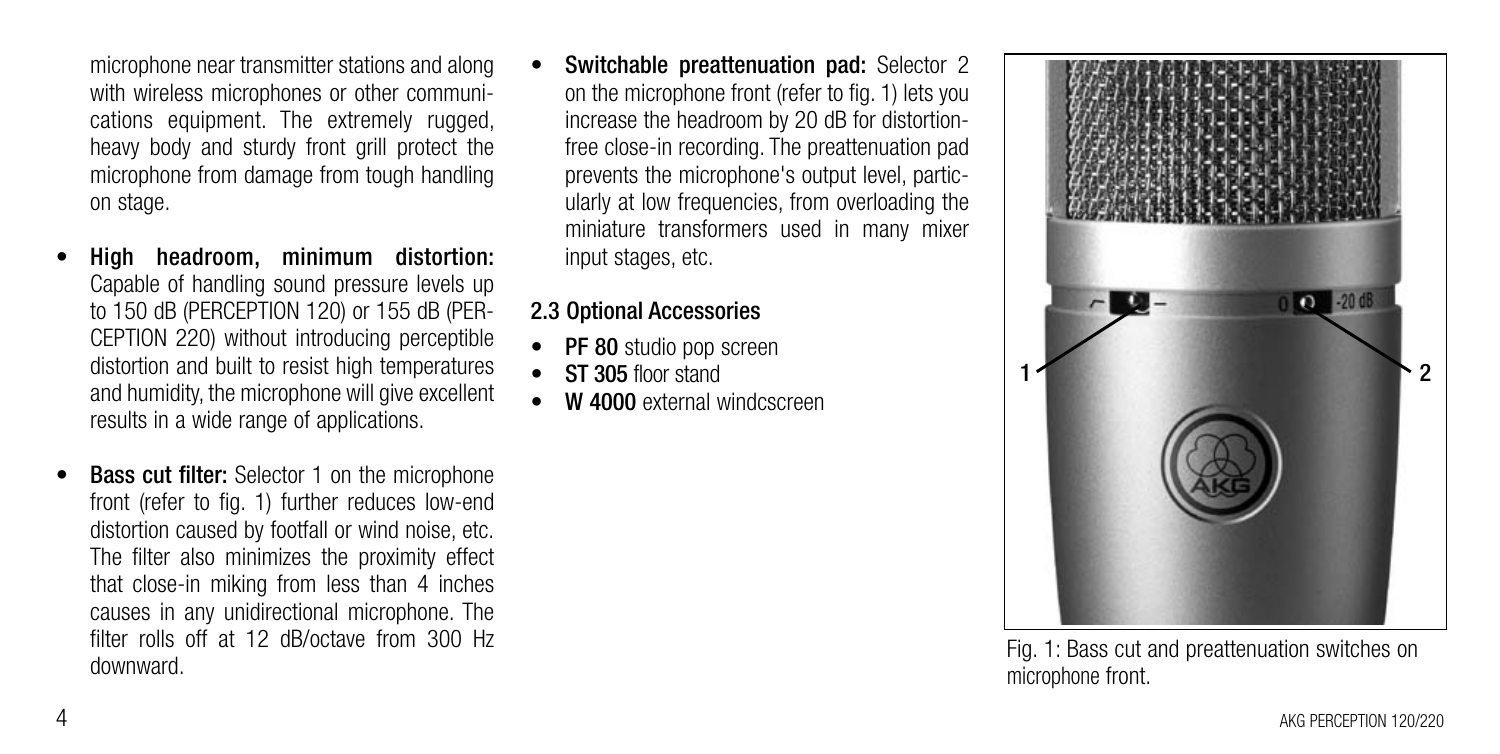

Section 3 applies to both the PERCEPTION 120 and the PERCEPTION 220

The microphone uses a condenser transducer designed for 48-volt phantom powering to DIN 45 596/ IEC 268-15 and needs an external power supply.

### 3.2 Pinout

The microphone provides a balanced output on a 3 pin male XLR connector:

Pin 1: ground Pin 2: hot Pin 3: cold



Refer to fig. 2.

- 1. Use an XLR cable to connect the microphone to a balanced XLR input with phantom power.
- 2. Switch the phantom power on. (Refer to the user manual of the unit to which you connected your microphone.)



AKG PERCEPTION 120/220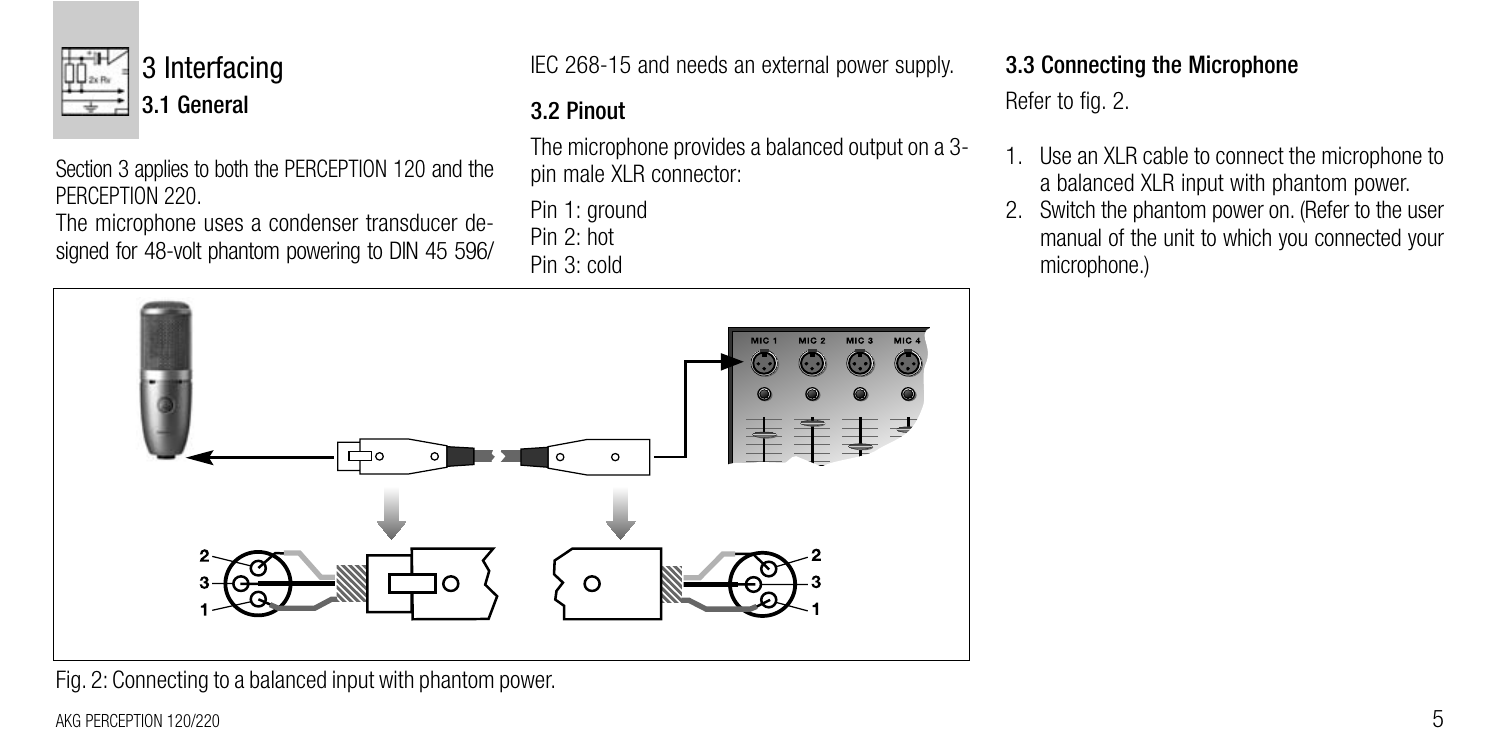

# 4 Using Your Microphone 4.1 General Hints

The PERCEPTION 120 and PERCEPTION 220 are general-purpose cardioid microphones for recording, broadcast, and onstage use.

Every instrument radiates its sound in a specific way. Therefore, to get the best sound it is crucial to experiment with microphone placement. The following hints apply to both the PERCEPTION 120 and the PERCEPTION 220.

- Refer to fig. 3. The front of the microphone is the side of the body with the AKG logo on it. Therefore, always aim the logo at the sound source you are going to record! Being a unidirectional (cardioid) microphone, the PERCEPTION 120/220 will pick up very little sound from the rear.
- When recording wind instruments or vocals, make sure not to blow or sing directly into



#### the microphone.

To avoid unwanted wind and pop noise or moisture problems, place an optional PF 80 pop screen from AKG between the microphone and vocalist/instrument.

- **Keep the microphone dry.** Moisture from blowing or singing directly at the capsule from a short distance, or extremely high humidity may cause the microphone to start crackling or go very quiet due to partial short circuits in the polarization voltage.
- If you use the microphone in the open air, use an optional AKG W 4000 windscreen to protect the microphone from moisture and reduce wind noise.
- **High volume instruments:** You can use this microphone for close-in recording of very loud instruments (brass instruments, kick drum, etc.). Just switch the preattenuation pad in to increase the microphone's capability of handling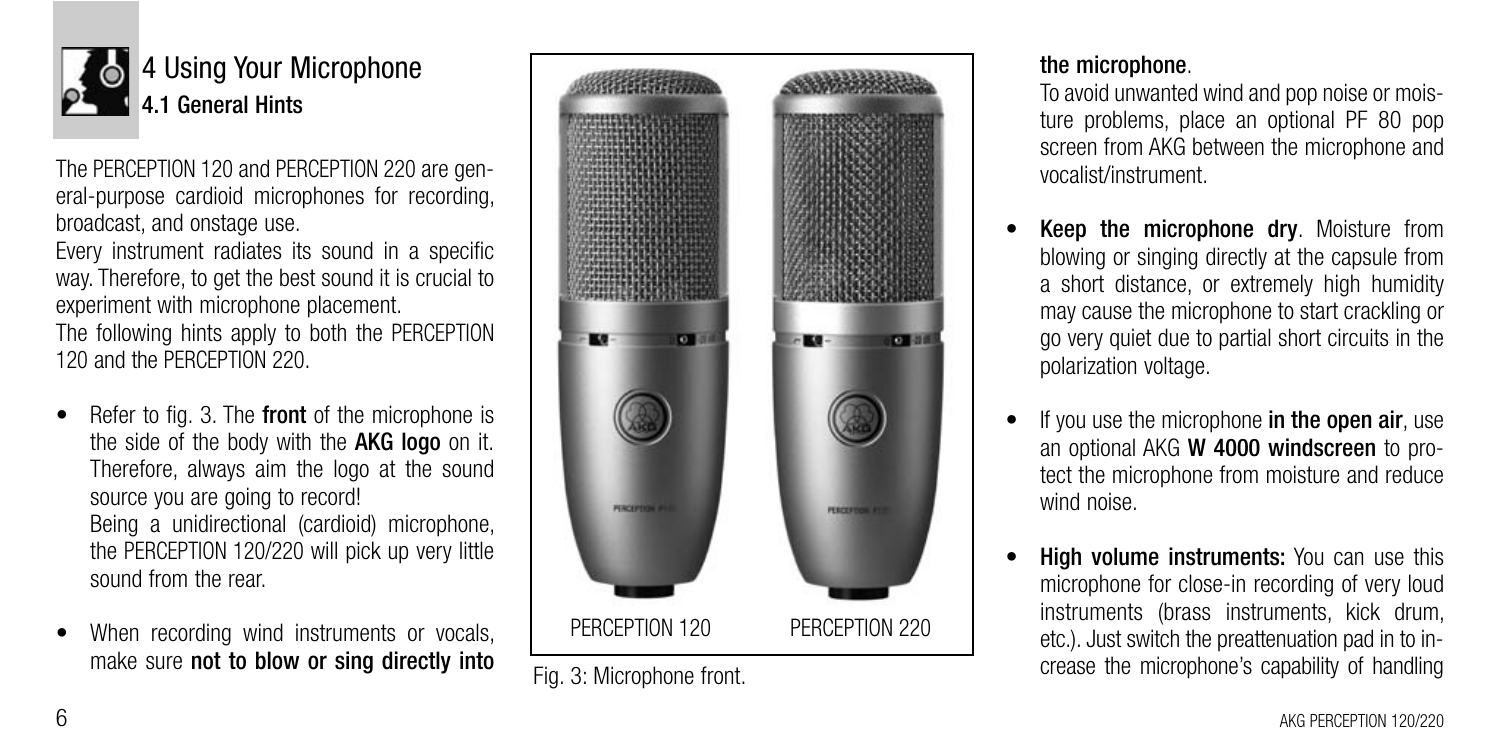sound pressure levels up to 150 dB (PERCEP-TION 120) or 155 dB (PERCEPTION 220).

• Low-frequency noise: To suppress low-frequency noise such as air conditioning rumble, footfall noise, or traffic sounds, switch the bass cut filter in.



• To clean the surface of the microphone body, use a soft cloth moistened with water.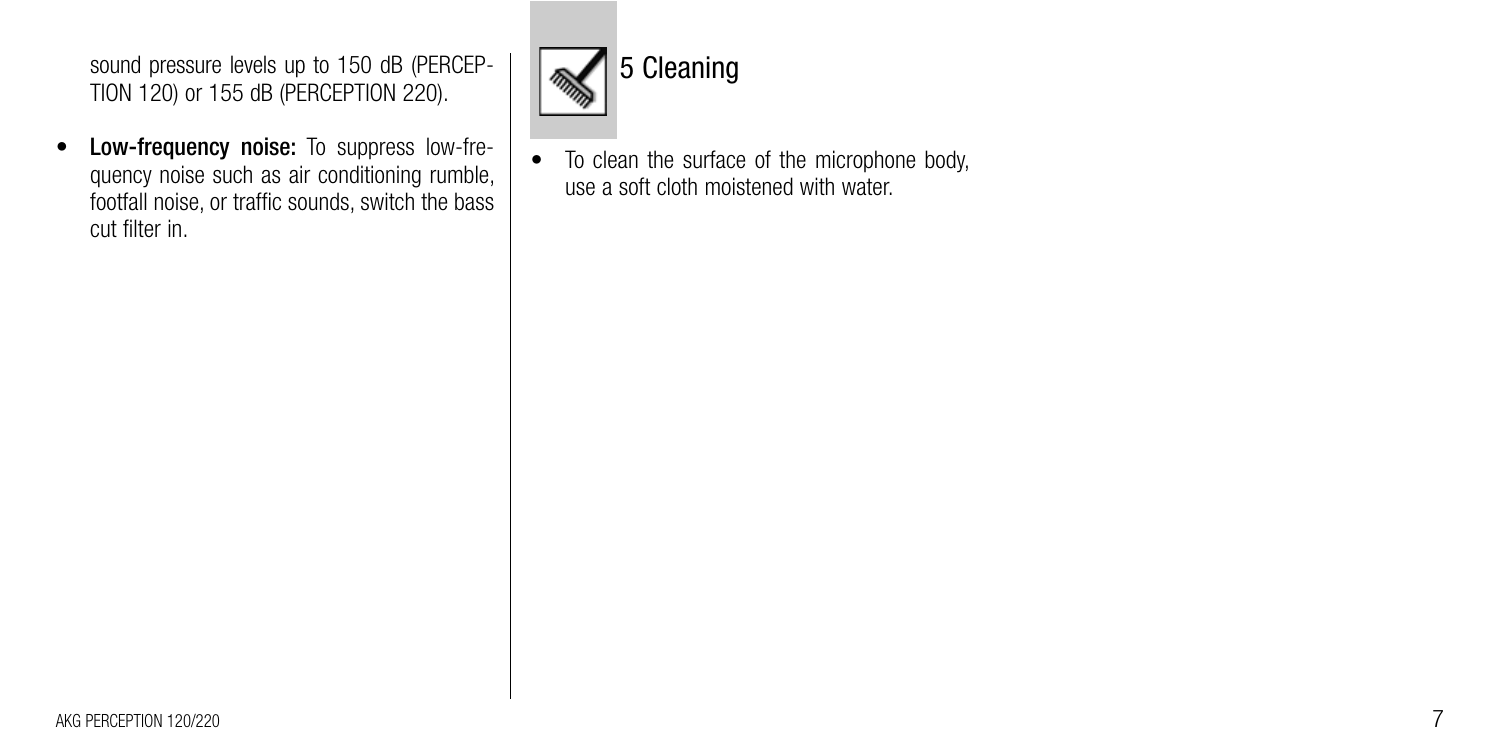

# **6 Troubleshooting**

| Problem     | <b>Possible Cause</b>                                                                                                                                                                                                                                                                              | Remedy                                                                                                                                                                                                                                                                                                                                                                                                                                               |
|-------------|----------------------------------------------------------------------------------------------------------------------------------------------------------------------------------------------------------------------------------------------------------------------------------------------------|------------------------------------------------------------------------------------------------------------------------------------------------------------------------------------------------------------------------------------------------------------------------------------------------------------------------------------------------------------------------------------------------------------------------------------------------------|
| No sound.   | Power to mixer and/or amplifier is off.<br>Channel or master fader on mixer, or volume<br>control on amplifier is at zero.<br>Microphone is not connected to mixer or ampli-<br>3.<br>fier.<br>Cable connectors are seated loosely.<br>4.<br>Cable is defective.<br>5.<br>No supply voltage.<br>6. | Switch power to mixer or amplifier on.<br>2. Set channel or master fader on mixer or volume<br>control on amplifier to desired level.<br>3. Connect microphone to mixer or amplifier.<br>Check cable connectors for secure seat.<br>4.<br>Check cable and replace if damaged.<br>5.<br>Switch phantom power on.<br>6.<br>Phantom power supply: connect to power outlet<br>or insert battery<br>(batteries).<br>Check cable and replace if necessary. |
| Distortion. | Channel gain control on mixer set too high.<br>Microphone too close to sound source.                                                                                                                                                                                                               | Turn gain control down CCW.<br>Move microphone further away from sound<br>source.<br>Switch preattenuation pad in.                                                                                                                                                                                                                                                                                                                                   |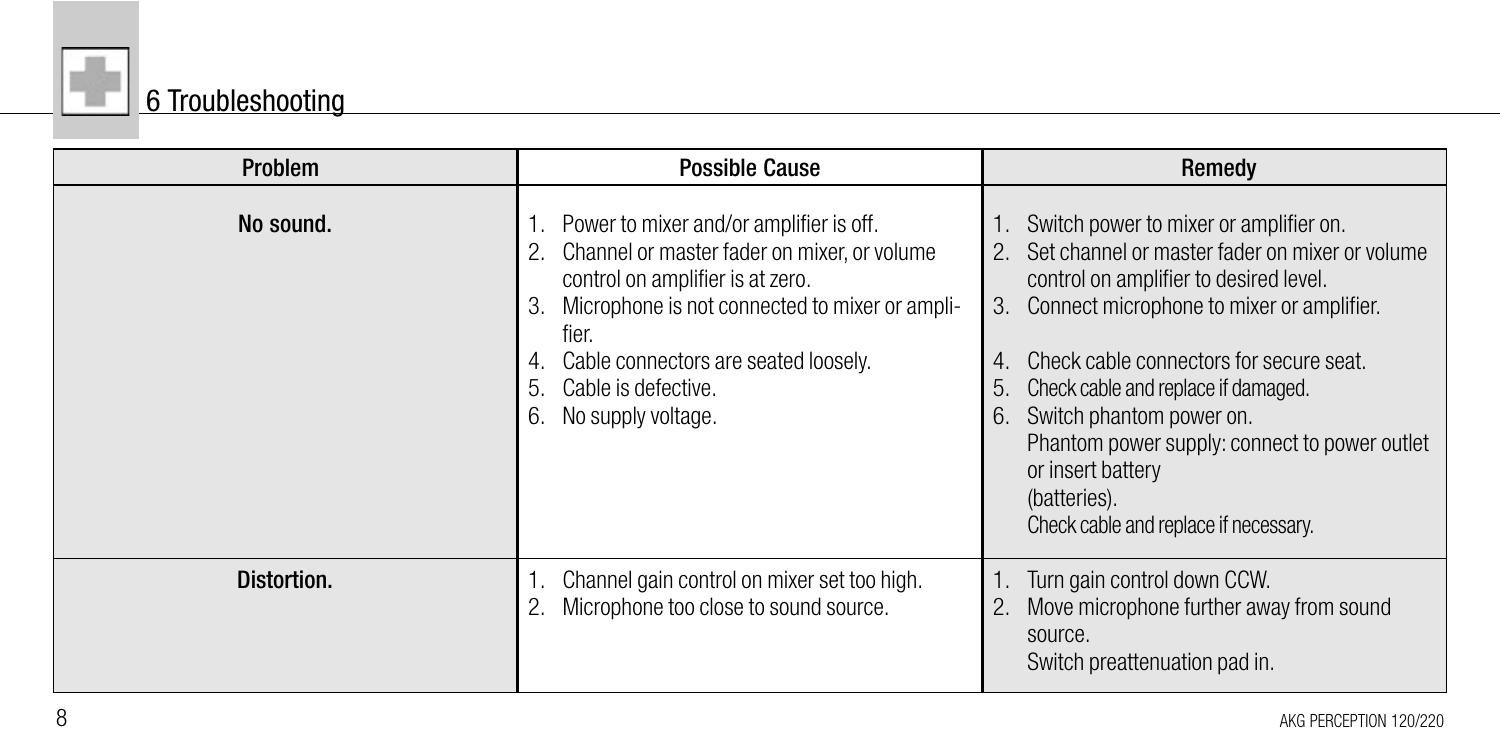

# 6 Troubleshooting

| Problem                         | Possible Cause                                    | Remedy                                                       |
|---------------------------------|---------------------------------------------------|--------------------------------------------------------------|
| Crackling noises or low output. | Partial short circuits due to excessive humidity. | Place microphone in warm, dry room and allow to<br>I۰<br>drv |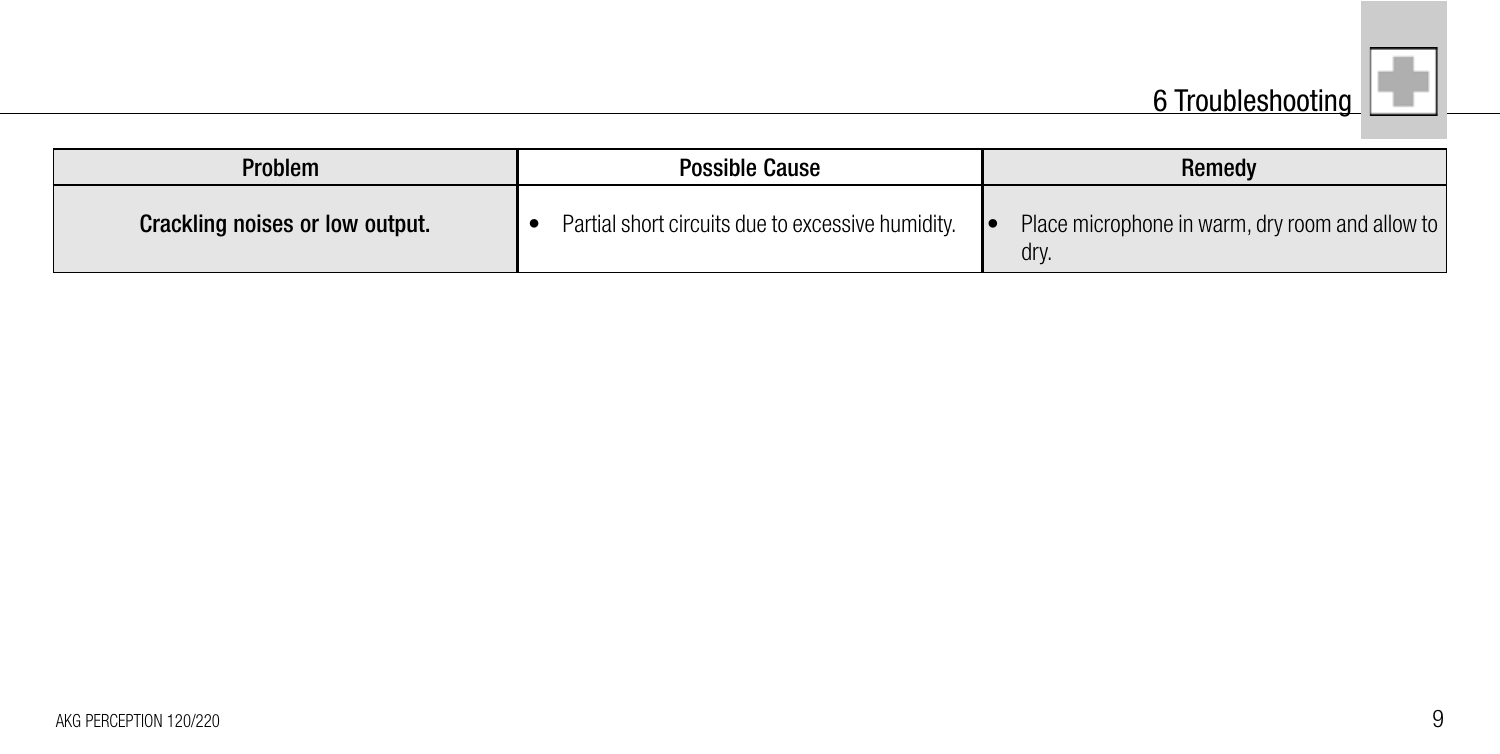

# 7.1 PERCEPTION 120

| Type:                        | 2/3-inch back electret condenser                |
|------------------------------|-------------------------------------------------|
|                              | pressure-gradient microphone                    |
| Polar pattern:               | cardioid                                        |
| Open-circuit sensitivity:    | 18 mV/Pa (-35 dBV)                              |
| Frequency range:             | 20 Hz to 20 kHz (see frequency response         |
|                              | trace)                                          |
| Impedance:                   | $<$ 200 ohms                                    |
| Recommended load impedance:  | $>1200$ ohms                                    |
| Equivalent noise level       |                                                 |
| to CCIR 468-2:               | 32 dB                                           |
| Equivalent noise level       |                                                 |
| to IEC 60268-4 (A-weighted): | $22$ dB-A                                       |
| Signal/noise ratio           |                                                 |
| re 1 Pa (A-weighted):        | 72 dB                                           |
| Max. SPL for 0.5% THD:       | 130 / 150 dB SPL (0 / -20 dB)                   |
| Environment:                 | temperature: -10 $\degree$ C to +60 $\degree$ C |
|                              | $R.H.: 80\% (+25°C)$                            |

| Powering:              | 48 V $\pm$ 4 V phantom power<br>to DIN 45 596 / IEC 268-15 |
|------------------------|------------------------------------------------------------|
| Current consumption:   | $\leq$ 2 mA                                                |
| Connector:             | 3-pin XLR (pin 2 hot)                                      |
| Dimensions:            | 53 dia. x 165 mm high / 2 x 6.5 in.                        |
| Net weight:            | 525 g / 1.2 lbs.                                           |
| Bass cut filter slope: | 12 dB/octave, 300 Hz                                       |
| Preattenuation pad:    | -20 dB (switchable)                                        |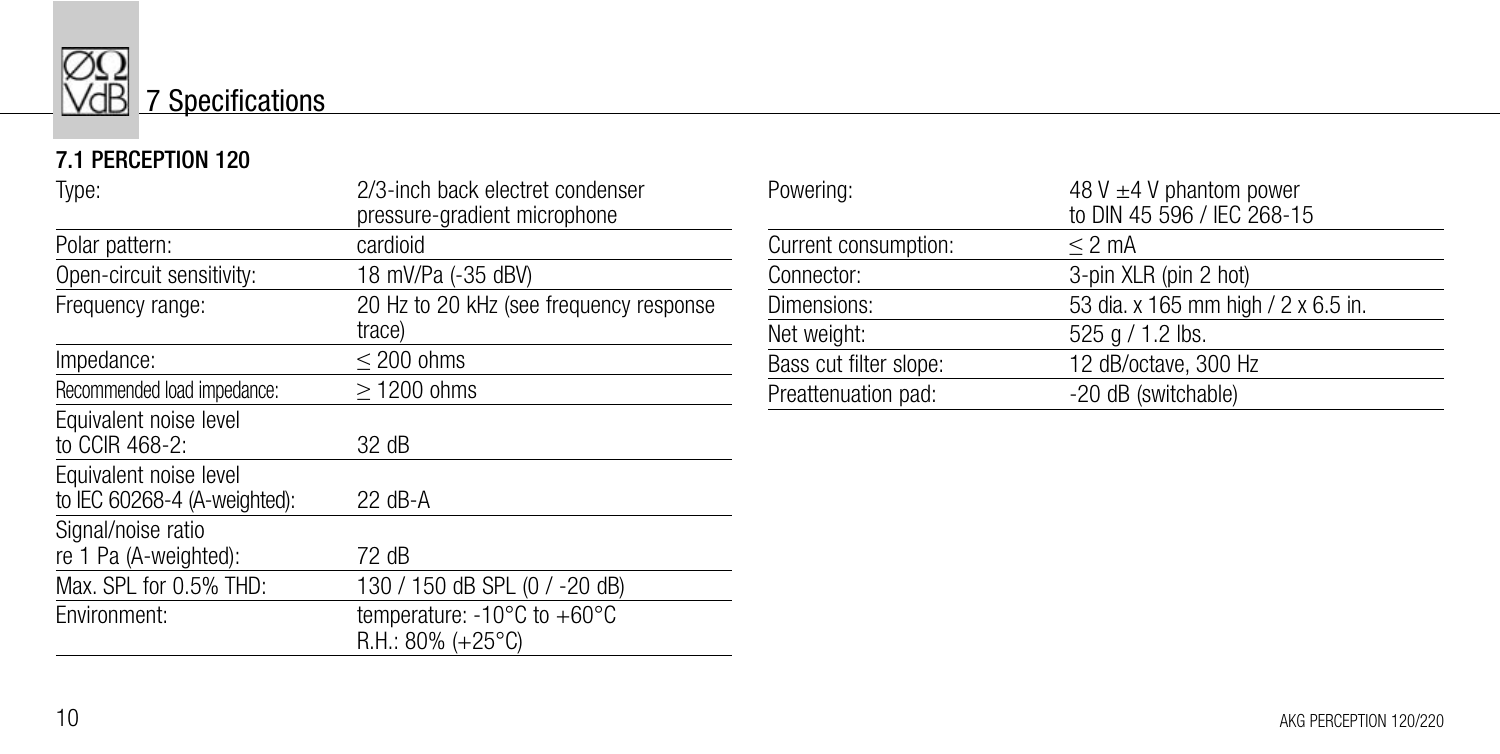7 Specifications

**VGRI** 

### 7.2 PERCEPTION 220

| Type:                        | 1-inch large-diaphragm, true con-                                       |
|------------------------------|-------------------------------------------------------------------------|
|                              | denser pressure-gradient micro-                                         |
|                              | phone                                                                   |
| Polar pattern:               | cardioid                                                                |
| Open-circuit sensitivity:    | 18 mV/Pa (-35 dBV)                                                      |
| Frequency range:             | 20 Hz to 20 kHz (see frequency response<br>trace)                       |
| Impedance:                   | $<$ 200 ohms                                                            |
| Recommended load impedance:  | $>1200$ ohms                                                            |
| Equivalent noise level       |                                                                         |
| to CCIR 468-2:               | 26 dB                                                                   |
| Equivalent noise level       |                                                                         |
| to IEC 60268-4 (A-weighted): | $16$ dB-A                                                               |
| Signal/noise ratio           |                                                                         |
| re 1 Pa (A-weighted):        | 78 dB                                                                   |
| Max. SPL for 0.5% THD:       | 135 / 155 dB SPL (0 / -20 dB)                                           |
| Environment:                 | temperature: -10 $\degree$ C to +60 $\degree$ C<br>$R.H.: 80\% (+25°C)$ |

| Powering:              | 48 V $\pm$ 4 V phantom power<br>to DIN 45 596 / IEC 268-15 |
|------------------------|------------------------------------------------------------|
| Current consumption:   | $<$ 2 mA                                                   |
| Connector:             | 3-pin XLR (pin 2 hot)                                      |
| Dimensions:            | 53 dia. x 165 mm high / 2 x 6.5 in.                        |
| Net weight:            | 525 g / 1.2 lbs.                                           |
| Bass cut filter slope: | 12 dB/octave, 300 Hz                                       |
| Preattenuation pad:    | -20 dB (switchable)                                        |

| <b>FCC Statement</b>                                                                |
|-------------------------------------------------------------------------------------|
| The device complies with part 15 of the FCC rules. Operation is subject to the fol- |
| lowing two conditions:                                                              |
| (1) this device may not cause harmful interference, and                             |
| (2) this device must accept any interference received, including interference       |
| that may cause undesired operation.                                                 |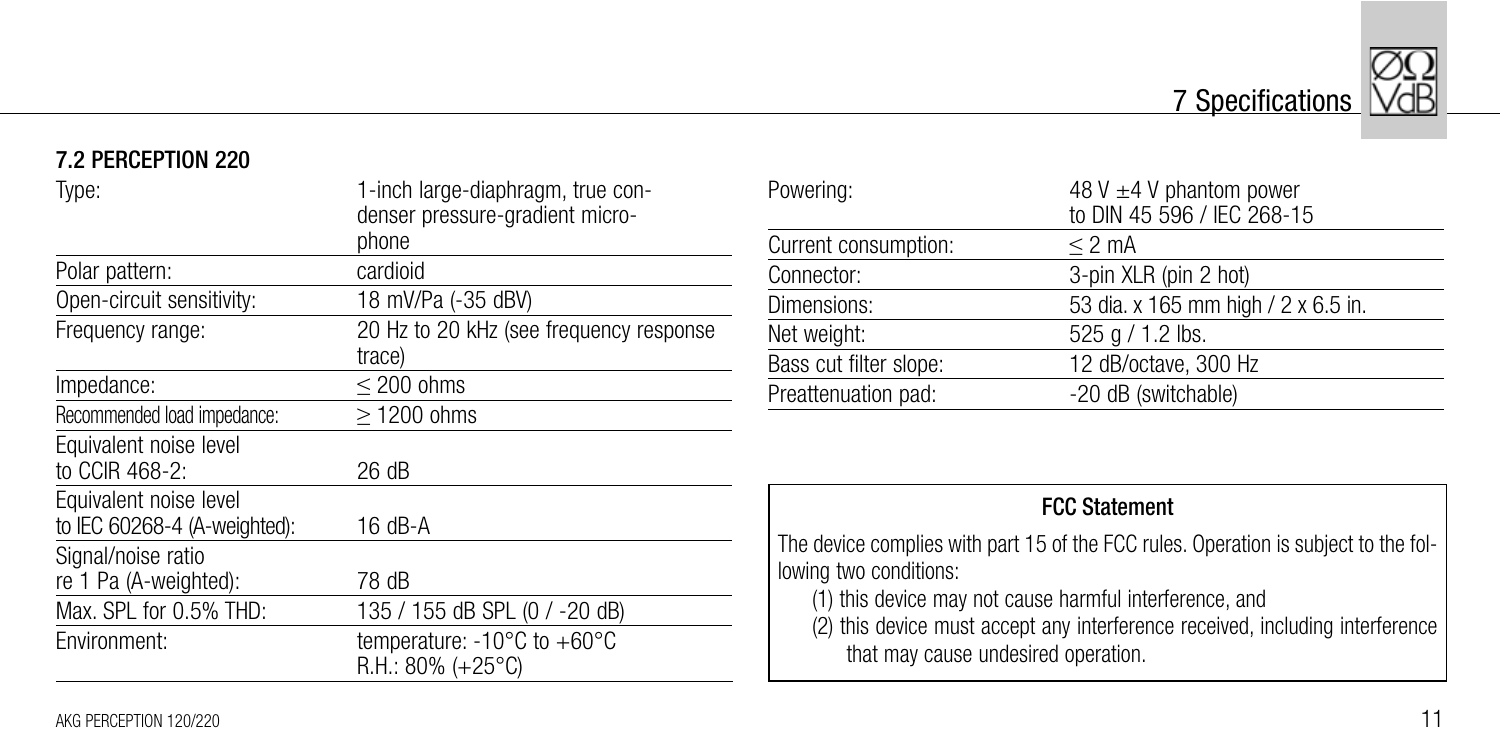

#### PERCEPTION 120: Frequency Response



#### PERCEPTION 220: Frequency Response

AKG PERCEPTION 120/220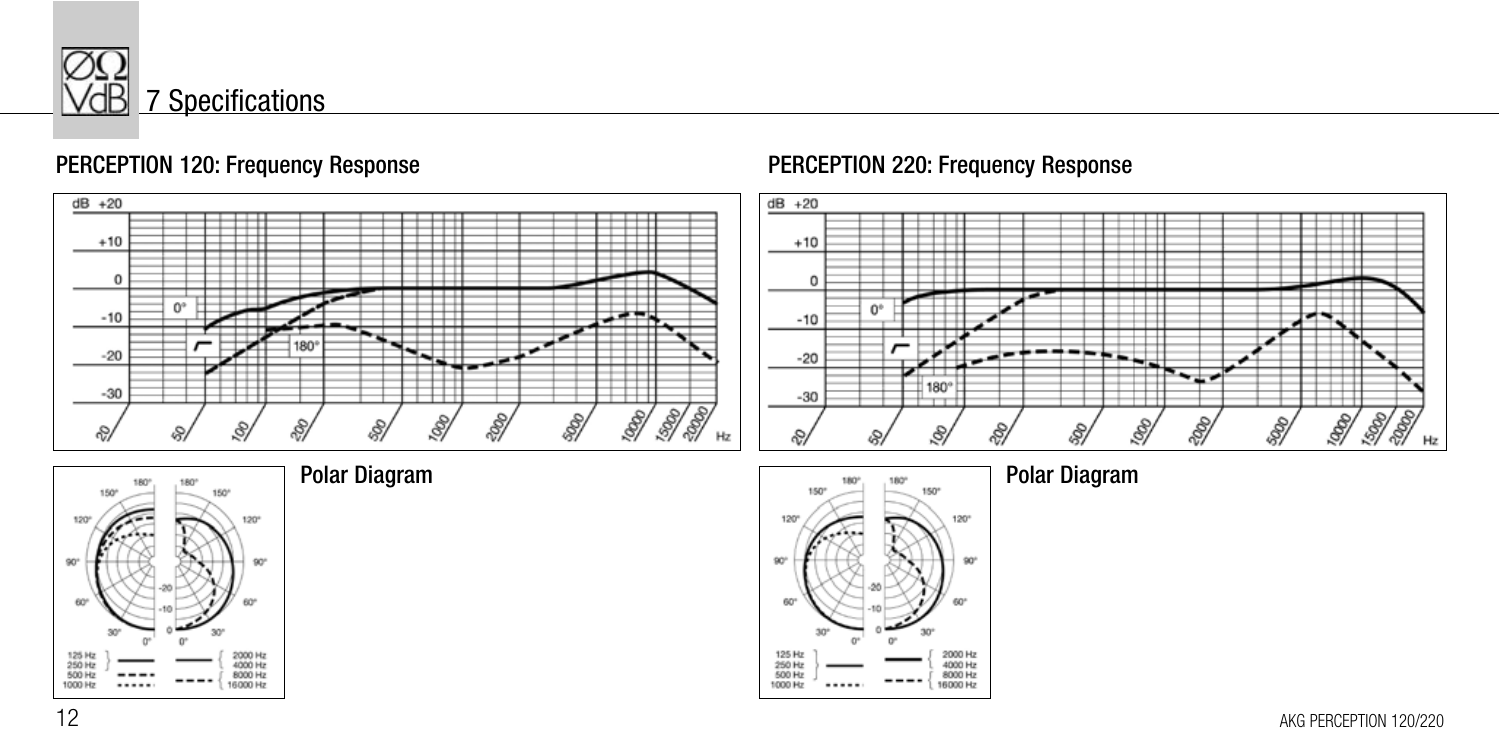#### AKG PERCEPTION 120/220 13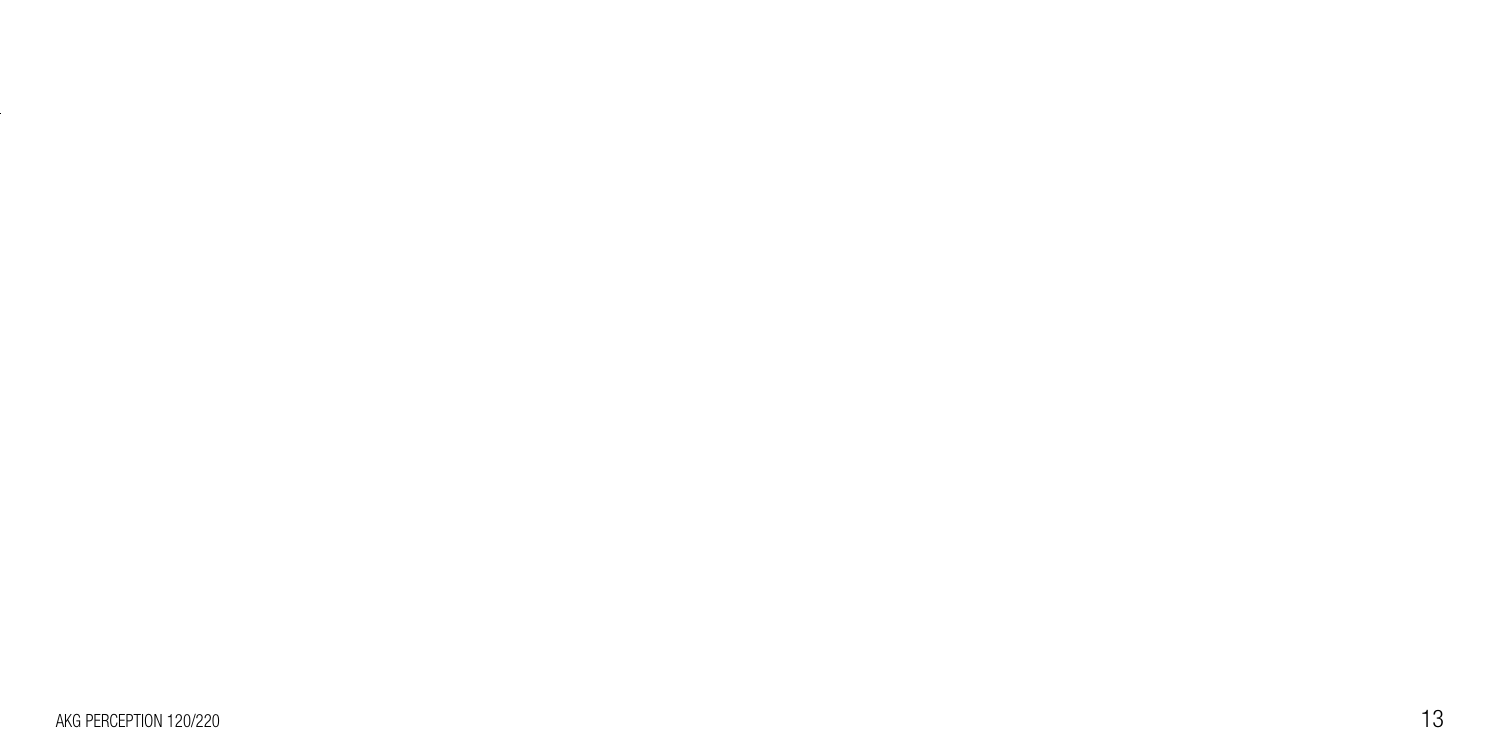

# Table des matières

| 31 |  |
|----|--|
|    |  |
|    |  |
|    |  |
|    |  |

Page

|                    | $\Gamma$ and $\Gamma$ and $\Gamma$ |
|--------------------|------------------------------------|
|                    |                                    |
|                    |                                    |
| 7.2 PERCEPTION 220 |                                    |

|--|

 $D_{000}$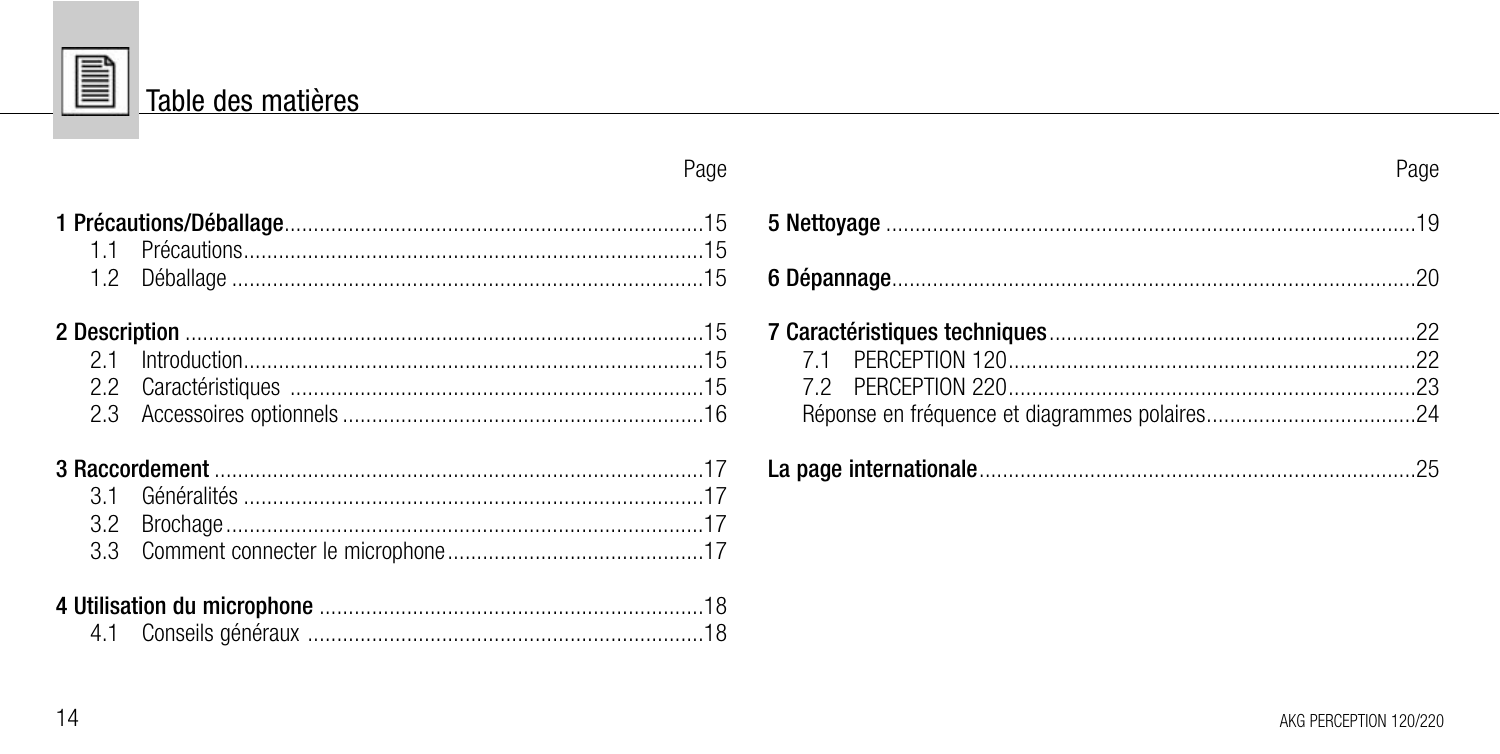

1 Précautions/Déballage 1.1 Précautions

Assurez-vous que le matériel auquel vous aller connecter votre microphone répond bien aux règlements de sécurité en vigueur dans votre pays et qu'il possède une mise à la terre.

#### 1.2 Déballage

Vérifiez si l'emballage contient bien tous les articles indiqués ci-dessous:

#### PERCEPTION 120 : • Microphone

- 
- Adaptateur pour pied
- Mini-poster
- PERCEPTION 220 : Microphone
- - Spider
	- Mallette
	- Mini poster



Nous vous remercions d'avoir acheté un produit AKG. Vous trouverez dans la présente notice des instructions importantes pour l'installation et l'utilisation de votre matériel. Accordez-vous quelques minutes pour lire attentivement les instructions ci-dessous avant la mise en service et conservez la notice pour pouvoir la consulter le cas échéant. Nous vous souhaitons bon divertissement, à vous et à votre public !

Les PERCEPTION 120 et 220 sont des microphones électrostatiques, particulièrement robustes, qui répondent en même temps aux critères de qualité extrêmement stricts valables pour tous les autres produits AKG.

Le PERCEPTION 120 possède un diaphragme back electret de 2/3" (17 mm environ). Le PERCEPTION 220 est un micro statique véritable à grand diaphragme de 1" (25 mm).

Conçus sur la base du savoir-faire accumulé par

AKG pendant des dizaines d'années et du feedback provenant d'ingénieurs du son du monde entier, qui utilisent quotidiennement les micros de studio AKG, ces microphones tous usages à diaphragme de 25 mm font entrer la qualité studio d'AKG dans l'univers de l'enregistrement, du son 'live' et de la radiodiffusion.

#### 2.2 Caractéristiques

Les PERCEPTION 120 et 220 possèdent les caractéristiques communes suivantes :

- Diagramme polaire cardioïde : Le microphone est extrêmement sensible aux sons arrivant sur l'avant alors qu'il capte beaucoup moins les sons arrivant sur le côté ou sur l'arrière (venant p.ex. des enceintes de référence ou des instruments voisins). Il convient donc aussi bien pour l'enregistrement que pour l'utilisation sur scène.
- Diaphragme plaqué or : Le diaphragme consiste en une feuille de plastique plaqué or sur une face seulement afin d'éviter un court-circuit sur l'électrode arrière même pour les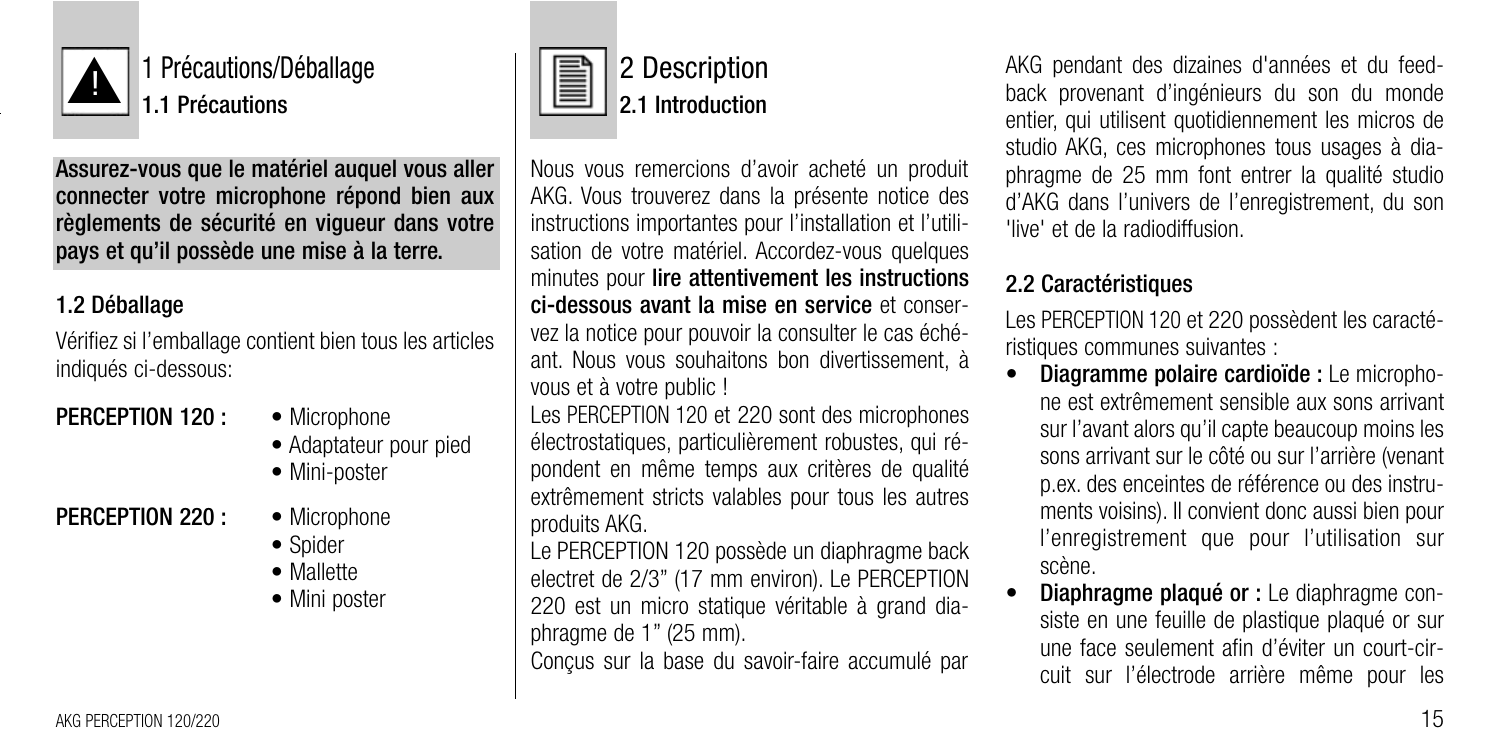niveaux de pression sonore extrêmement élevés.

- Corps entièrement métallique : Le corps entièrement métallique contribue à la réjection d'interférences RF ce qui vous permet d'utiliser le micro à proximité de stations émettrices et en même temps que des microphones ou autres matériels de communication sans fil. Le corps de micro massif et extrêmement résistant ainsi que la grille avant robuste protègent le microphone contre les manipulations brutales courantes sur la scène.
- Importante marge avant saturation, distorsion minimum : Capable de restituer sans distorsion perceptible des niveaux de pression sonore allant jusqu'à 150 dB (PERCEPTION 120) ou 155 dB (PERCEPTION 220) et construit pour résister aux températures élevées et à l'humidité, ce microphone donne d'excellents résultats pour une large gamme d'applications.
- Filtre coupe-bas : Le sélecteur 1 sur la face avant du micro (voir fig. 1) réduit encore les distorsions dans l'extrême grave causées par les

bruits de pied ou de vent, etc. Ce filtre minimise par ailleurs l'effet de proximité apparaissant dans tout micro unidirectionnel en cas de prise à moins de 10 cm de distance. Le filtre apporte une atténuation de 12 dB/octave à 300 Hz et au-dessous.

• Pré-atténuateur de sensibilité commutable : Le commutateur de pré-atténuation (2) sur la face avant du microphone (voir fig. 1, page 16) permet d'augmenter la marge avant saturation de 10 dB pour un enregistrement de proximité exempt de distorsions. Le pré-atténuateur de sensibilité permet d'éviter que le niveau de sortie du microphone n'occasionne, en particulier à basses fréquences, une surcharge des transformateurs miniatures fréquemment utilisés sur les étages d'entrée des tables de mixage, etc.

#### 2.3 Accessoires optionnels

- Ecran anti-pops de studio PF 80
- Pied ST 305
- Ecran antivent W 4000



Fig. 1 : Interrupteurs de coupe-bas et de pré-atténuateur sur la face avant du microphone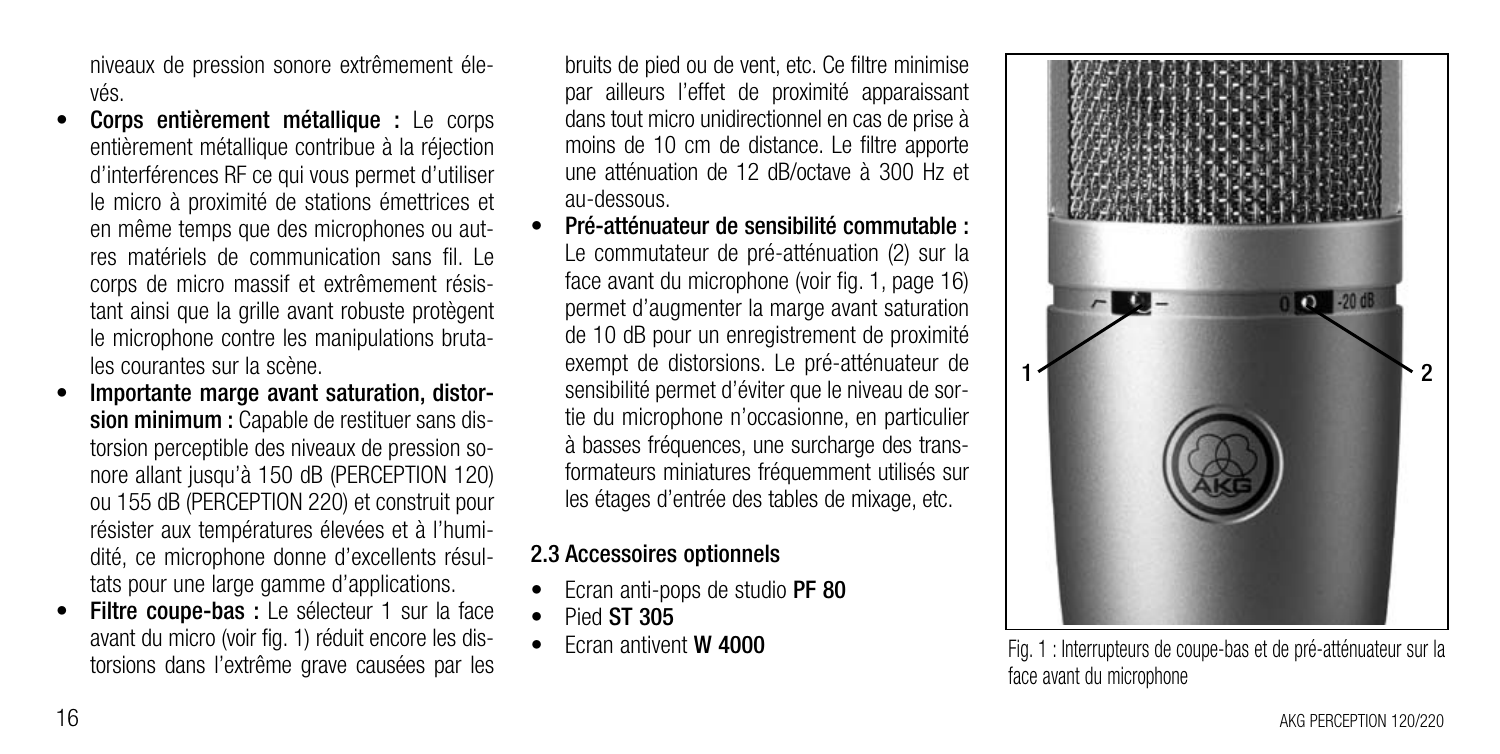

3 Raccordement 3.1 Généralités

48 V selon DIN 45 596/CEI 268-15, et a donc besoin d'une alimentation externe.

Le point 3 concerne à la fois le PERCEPTION 120 et le PERCEPTION 220

Le microphone est doté d'un transducteur électrostatique conçu pour une alimentation fantôme de



AKG PERCEPTION 120/220 Fig. 2 : Connexion sur une entrée symétrique avec alimentation fantôme.

#### 3.2 Brochage

Le microphone fournit une sortie équilibrée sur connecteur mâle 3 points type XLR :

Broche 1 : terre Broche 2 : point chaud Broche 3 : point froid

#### 3.3 Comment connecter le microphone

Voir fig. 2 ci-jointe.

- 1. Utilisez un câble XLR pour connecter le microphone à une entrée XLR symétrique avec alimentation fantôme.
- 2. Mettez l'alimentation fantôme sous tension. (Consultez le manuel de l'utilisateur de l'appareil auquel vous connectez votre microphone.)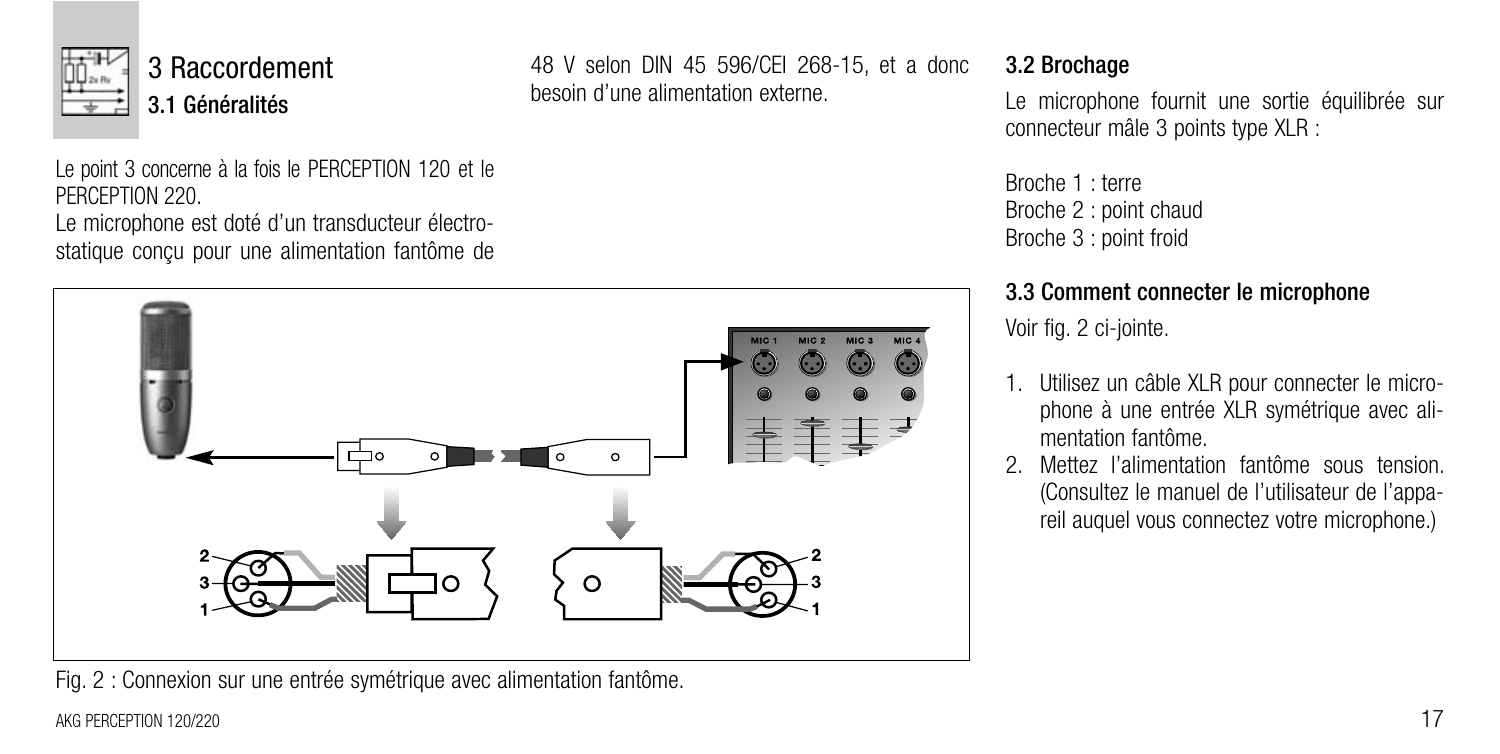

# 4 Utilisation du microphone 4.1 Conseils généraux

Les PERCEPTION 120 et 220 sont des microphones cardioïdes toutes applications pour l'enregistrement, la radio et la scène.

Chaque instrument a une façon spécifique d'irradier le son. Si l'on veut obtenir les meilleurs résultats il est donc extrêmement important d'essayer divers positionnements du micro.

Les conseils ci-dessous s'appliquent à la fois au PERCEPTION 120 et au PERCEPTION 220.

Voir fig. 3 ci-jointe. La face avant du microphone est le côté du corps de micro sur lequel se trouve le **logo d'AKG**. Il faut donc toujours orienter le logo vers la source sonore que vous voulez capter !

Le **PERCEPTION** étant un micro unidirectionnel (cardioïde) il capte très peu de sons venant de l'arrière.



- Pour l'enregistrement d'instruments à vent ou de la voix, faites attention de ne pas souffler ou chanter directement dans le micro.
- Pour éviter les bruits de vents ou pops indésirables ainsi que la projection de salive, intercalez un écran anti-pops optionnel PF 80 d'AKG entre le micro et le chanteur ou l'instrument.
- Veillez à ce que le micro soit toujours sec. Les projections de salive lorsqu'on souffle ou chante de près directement sur la capsule de même qu'une extrême humidité ambiante peuvent occasionner des craquements dans le micro ou le son peut devenir quasi inaudible du fait de court-circuits partiels de la tension de polarisation.
- Si vous vous servez du microphone en plein air, utilisez un écran antivent optionnel AKG W 4000 pour protéger le micro de l'humidité et réduire les bruits de vent.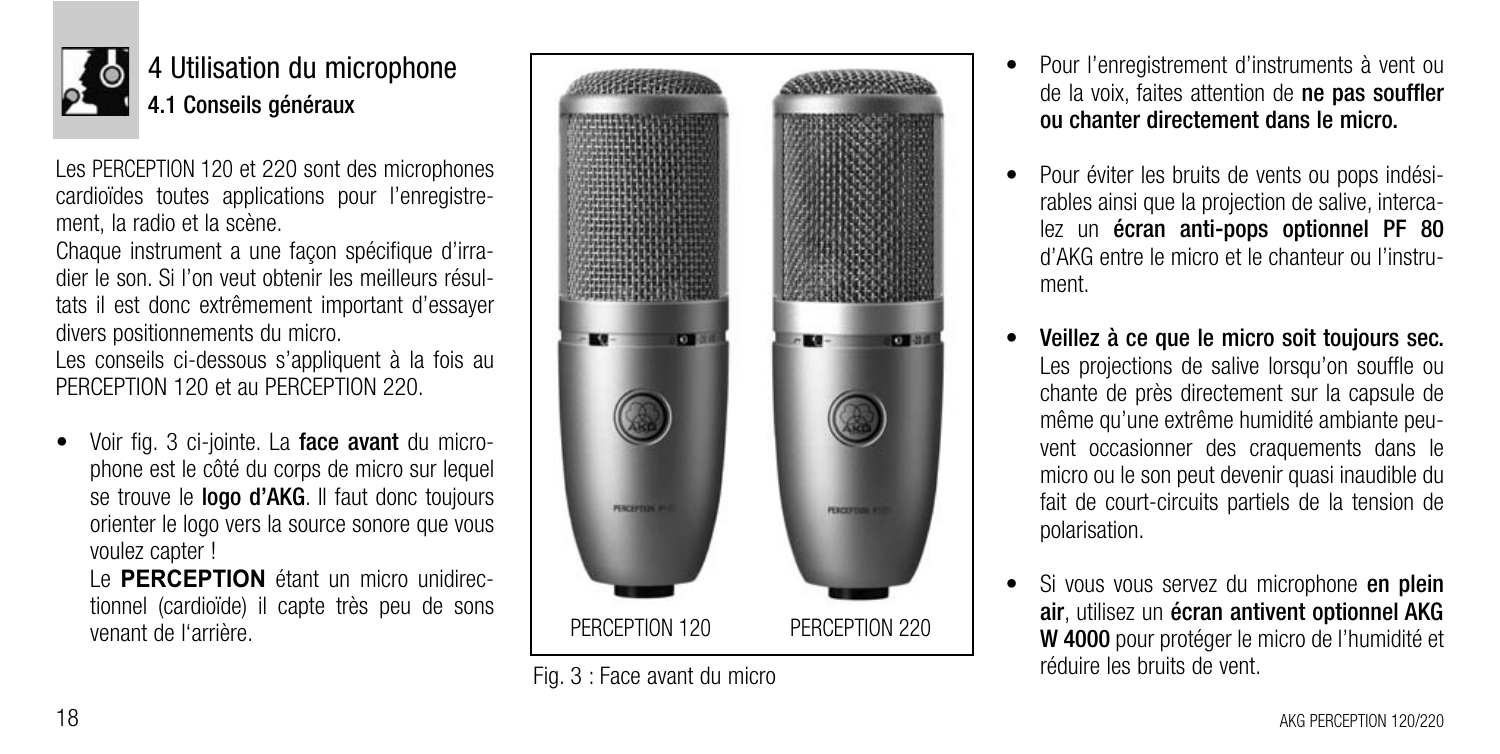- Instruments à haut volume sonore : vous pouvez utiliser ce micro pour enregistrer de près des instruments à très haute intensité sonore (cuivres, grosse caisse, etc.). Mettez le pré-atténuateur en service pour permettre au micro de mieux gérer les niveaux de pression sonore allant jusqu'à 150 dB (PERCEPTION 120) ou 155 dB (PERCEPTION 220).
- Bruit à basse fréquence : Pour supprimer les bruits à basse fréquence tels que bruit d'une climatisation, bruits des pieds sur la scène ou bruit de la circulation, mettez le coupe-bas en service.



• Pour nettoyer la surface du corps du microphone, utilisez un chiffon doux humide sans autre produit que de l'eau.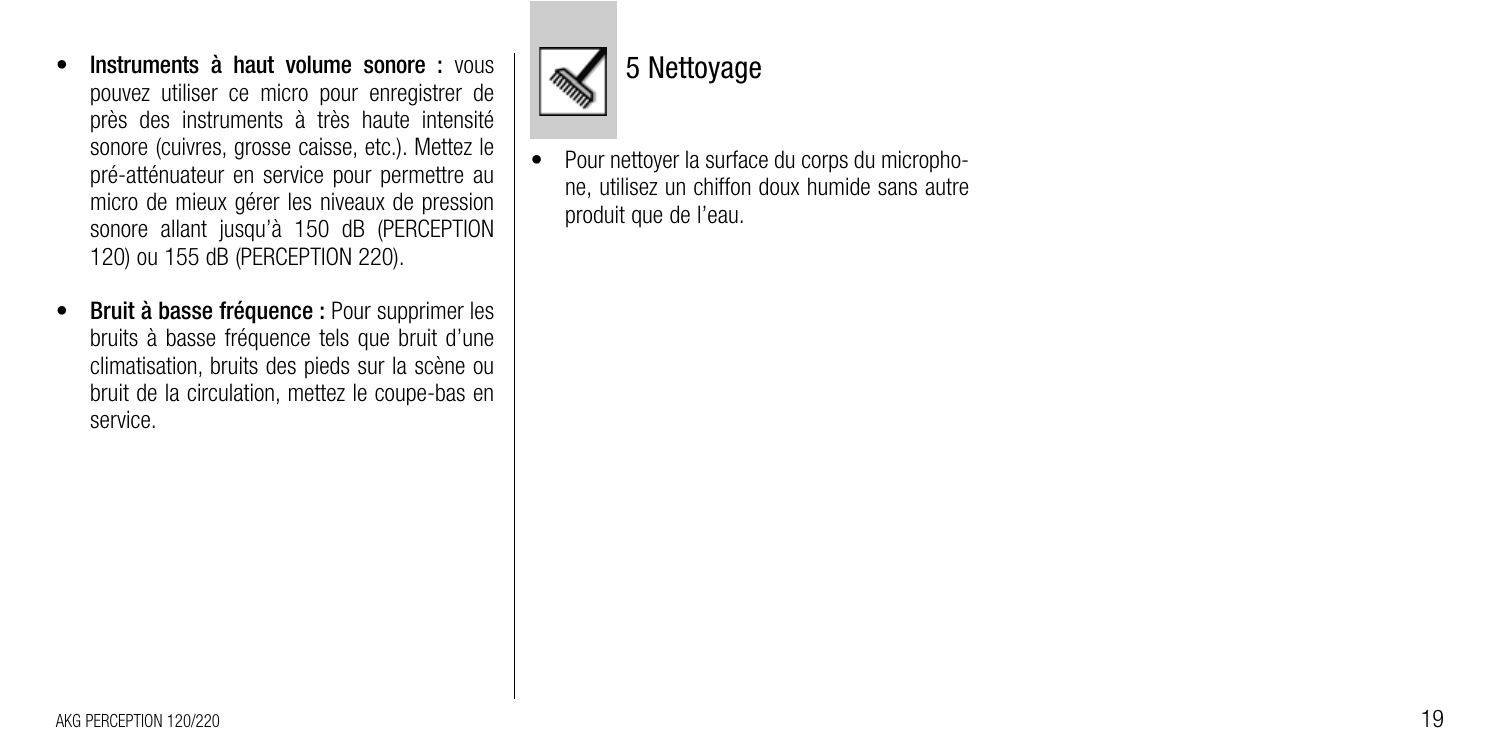

# 6 Dépannage

| Problème          | Cause possible                                                                                                                                                                                                                                                                                                                                                                                           | Remède                                                                                                                                                                                                                                                                                                                                                                                                                                                                                                                     |
|-------------------|----------------------------------------------------------------------------------------------------------------------------------------------------------------------------------------------------------------------------------------------------------------------------------------------------------------------------------------------------------------------------------------------------------|----------------------------------------------------------------------------------------------------------------------------------------------------------------------------------------------------------------------------------------------------------------------------------------------------------------------------------------------------------------------------------------------------------------------------------------------------------------------------------------------------------------------------|
| Pas de son        | 1. La table de mixage et/ou l'ampli ne sont pas<br>sous tension.<br>2. Le canal ou le potentiomètre maître sur la table<br>de mixage, ou bien le contrôle de volume de<br>l'ampli est sur zéro.<br>3. Le micro n'est pas connecté à la table de<br>mixage ou à l'ampli.<br>4. Les connecteurs de câble ne sont pas bien en-<br>foncés.<br>5. Le câble est défectueux.<br>6. Le micro n'est pas alimenté. | Mettez la table de mixage ou l'ampli sous ten-<br>sion.<br>2. Réglez le canal ou le potentiomètre maître sur la<br>table de mixage, ou bien le contrôle de volume<br>de l'ampli sur le volume souhaité.<br>Connectez le micro à la table de mixage ou à<br>3.<br>l'ampli.<br>4. Assurez-vous que les connecteurs de câble sont<br>bien enfoncés.<br>Contrôlez le câble et remplacez-le s'il est abîmé.<br>5.<br>Mettez l'alimentation fantôme sous tension.<br>6.<br>Contrôlez le câble et remplacez-le le cas<br>échéant. |
| <b>Distorsion</b> | 1. Le contrôle de gain du canal sur la table de<br>mixage est trop élevé.<br>2. Le micro est trop près de la source sonore.                                                                                                                                                                                                                                                                              | Abaissez le contrôle de gain en tournant le bou-<br>ton dans le sens opposé à la montre.<br>Eloignez le micro de la source sonore.                                                                                                                                                                                                                                                                                                                                                                                         |
| 20                |                                                                                                                                                                                                                                                                                                                                                                                                          | AKG PERCEPTION 120/220                                                                                                                                                                                                                                                                                                                                                                                                                                                                                                     |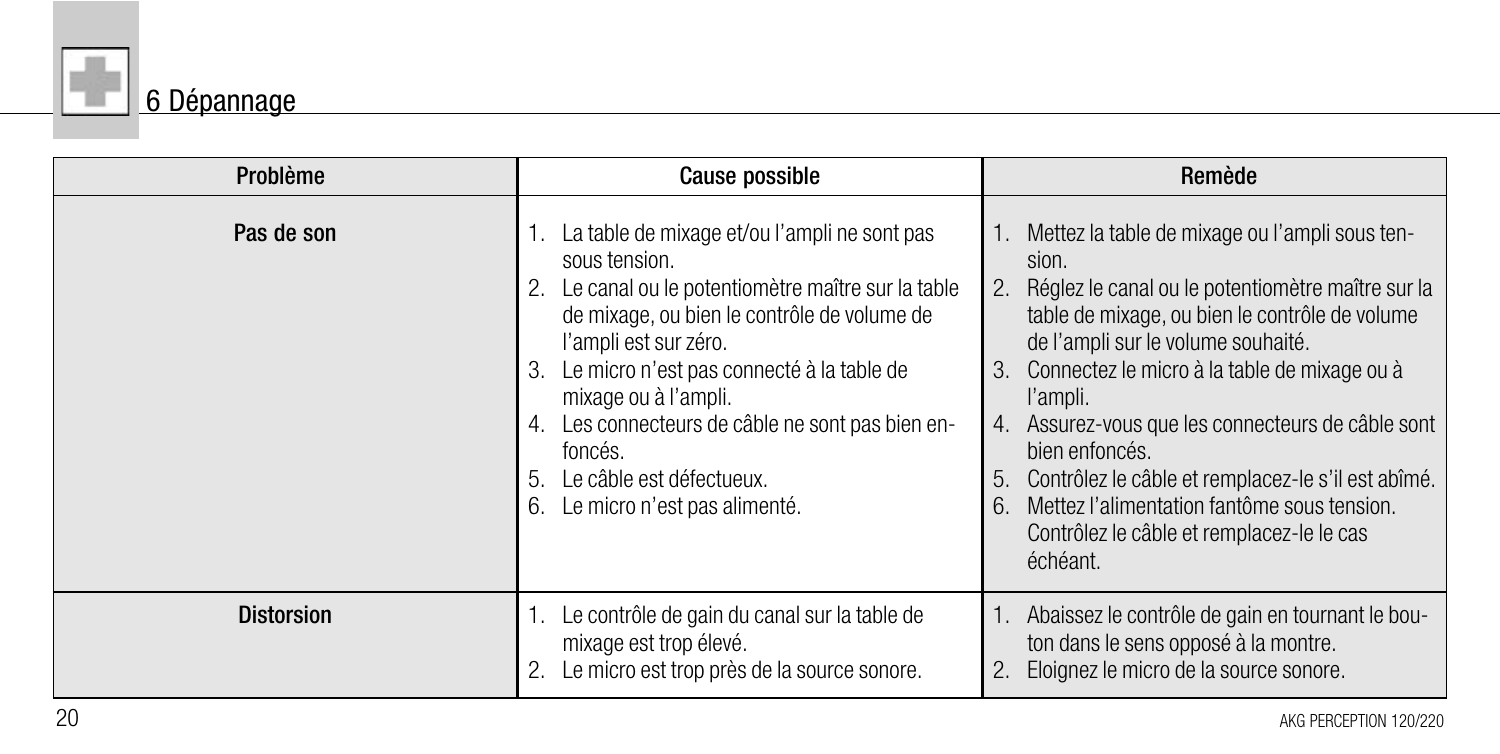

| Problème                       | Cause possible                                              | Remède                                                                        |
|--------------------------------|-------------------------------------------------------------|-------------------------------------------------------------------------------|
| (Distorsion)                   |                                                             | Mettez le pré-atténuateur en service.                                         |
| Craquements ou son trop faible | Courts-circuits partiels dus à une humidité ex-<br>cessive. | Mettez le micro dans une pièce chaude et sèche<br>ı٠<br>pour le faire sécher. |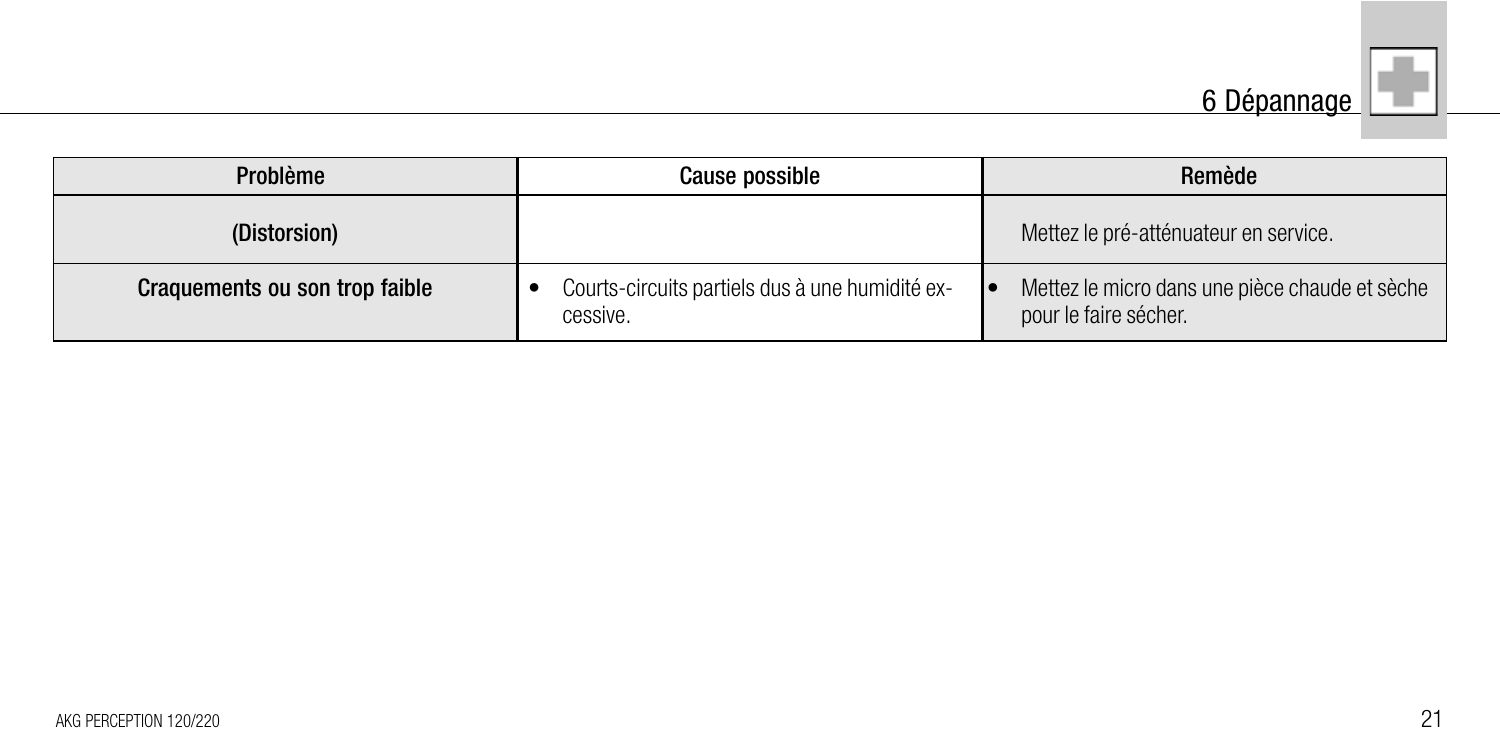

## 7.1 PERCEPTION 120

| Type:                                                        | microphone électrostatique, type back<br>electret, à gradient de pression,<br>diaphragme de 17 mm |
|--------------------------------------------------------------|---------------------------------------------------------------------------------------------------|
| Diagramme polaire :                                          | cardioïde                                                                                         |
| Sensibilité en circuit ouvert :                              | 18 mV/Pa (-35 dBV)                                                                                |
| Gamme de fréquences :                                        | de 20 Hz à 20 kHz (voir courbe de<br>réponse en fréquence)                                        |
| Impédance:                                                   | $<$ 200 ohms                                                                                      |
| Impédance de charge                                          |                                                                                                   |
| recommandée :                                                | $>1200$ ohms                                                                                      |
| Niveau de bruit équivalent<br>selon CCIR 468-2:              | 32 dB                                                                                             |
| Niveau de bruit équivalent selon<br>CEI 60268-4 (pondéré A): | $22$ dB-A                                                                                         |
| Rapport signal/bruit<br>rapp. à 1 Pa (pondéré A) :           | 72 dB                                                                                             |
| Niveau maxi. de pression sonore<br>$(d.t.h. = 0.5\%)$ :      | 130 / 150 dB SPL (0 / -20 dB)                                                                     |

| Environnement :         | température: -10 $\degree$ C à +60 $\degree$ C<br>$H.R.: 80\% (+25°C)$ |
|-------------------------|------------------------------------------------------------------------|
| Alimentation:           | alimentation fantôme de 48 V $+4$ V<br>selon DIN 45 596 / CEI 268-15   |
| Consommation:           | $< 2$ mA                                                               |
| Connecteur:             | XLR 3 points (broche 2 point chaud)                                    |
| Dimensions:             | 53 mm de diam. x 165 mm de haut                                        |
| Poids net:              | 525q                                                                   |
| Pente filtre coupe-bas: | 12 dB/octave, 300 Hz                                                   |
| Pré-attenuation :       | -20 dB (commutable)                                                    |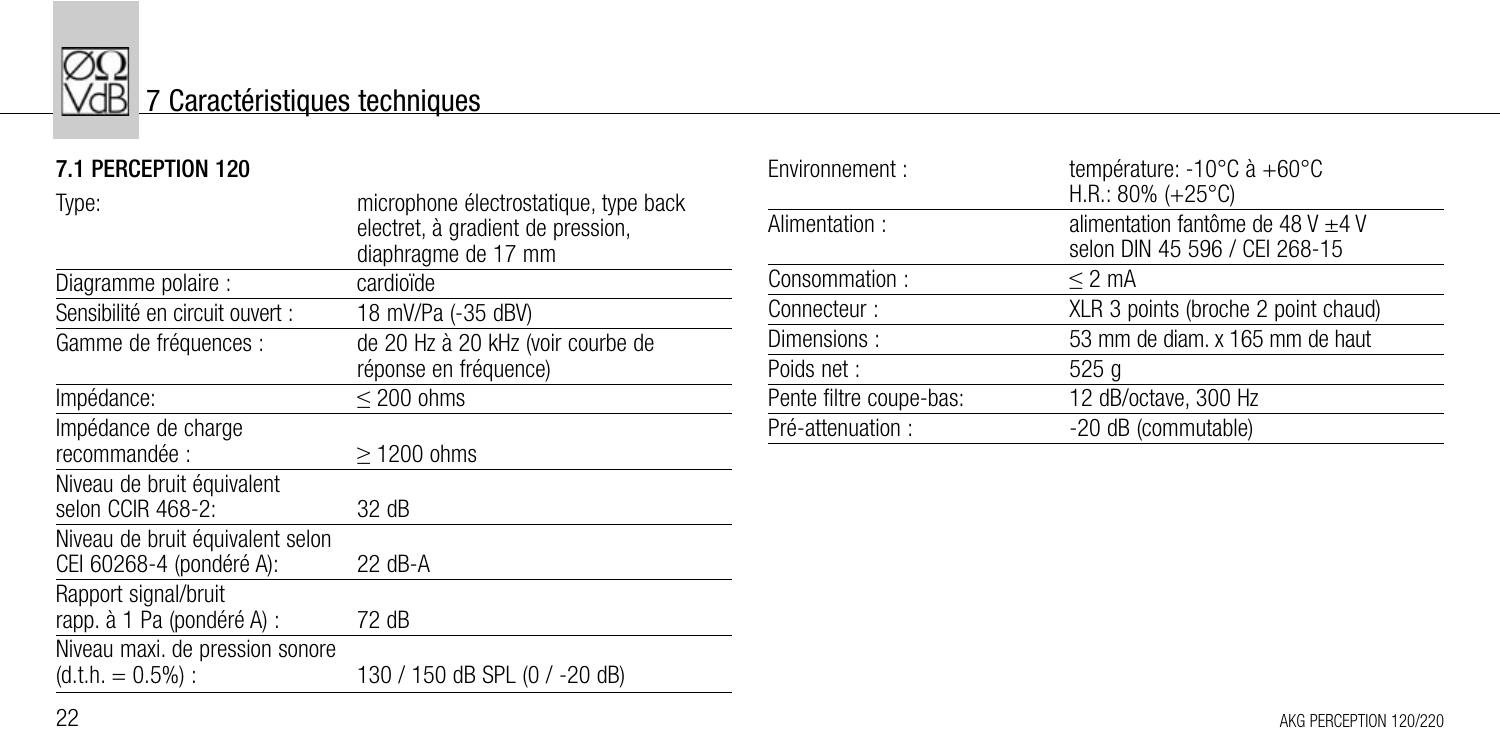# 7 Caractéristiques techniques



### 7.2 PERCEPTION 220

| Type:                            | véritable microphone électrostatique à gra |
|----------------------------------|--------------------------------------------|
|                                  | dient de pression, diaphragme de 25 mm     |
| Diagramme polaire :              | cardioïde                                  |
| Sensibilité en circuit ouvert :  | 18 mV/Pa (-35 dBV)                         |
| Gamme de fréquences :            | de 20 Hz à 20 kHz                          |
|                                  | (voir courbe de réponse en fréquence)      |
| Impédance:                       | $<$ 200 ohms                               |
| Impédance de charge              |                                            |
| recommandée :                    | $>1200$ ohms                               |
| Niveau de bruit équivalent       |                                            |
| selon CCIR 468-2:                | 26 dB                                      |
| Niveau de bruit équivalent selon |                                            |
| CEI 60268-4 (pondéré A):         | $16$ dB-A                                  |
| Rapport signal/bruit             |                                            |
| rapp. à 1 Pa (pondéré A) :       | 78 dB                                      |
| Niveau maxi. de pression sonore  |                                            |
| $(d.t.h. = 0.5\%)$ :             | 135 / 155 dB SPL (0 / -20 dB)              |

| Environnement :         | température: -10 $\degree$ C à +60 $\degree$ C<br>$H.R.: 80\% (+25°C)$ |
|-------------------------|------------------------------------------------------------------------|
| Alimentation:           | alimentation fantôme de 48 V $+4$ V<br>selon DIN 45 596 / CEI 268-15   |
| Consommation:           | $\leq$ 2 mA                                                            |
| Connecteur:             | XLR 3 points<br>(broche 2 point chaud)                                 |
| Dimensions:             | 53 mm de diam. x 165 mm de haut                                        |
| Poids net:              | 525q                                                                   |
| Pente filtre coupe-bas: | 12 dB/octave, 300 Hz                                                   |
| Pré-attenuation :       | -20 dB (commutable)                                                    |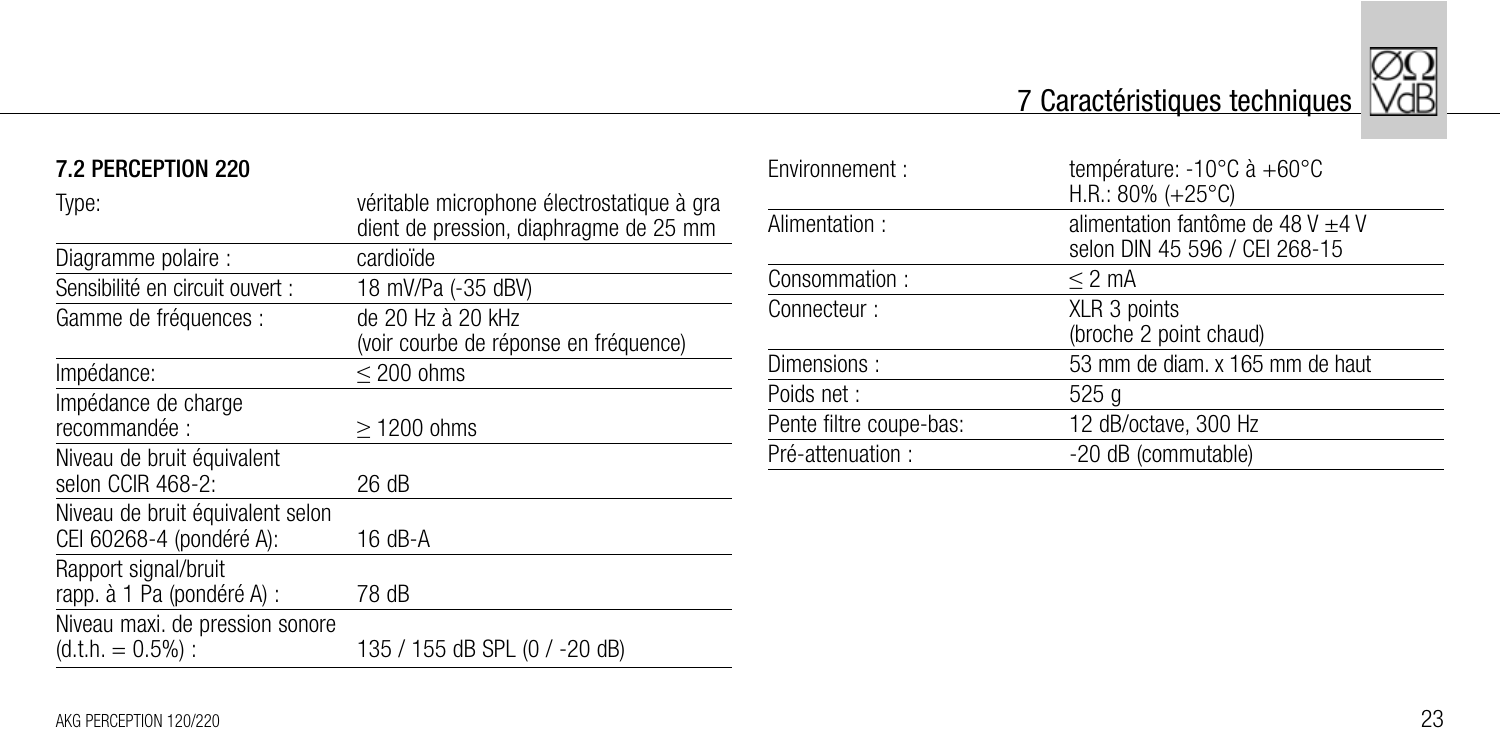

#### PERCEPTION 120 : Réponse en fréquence



#### PERCEPTION 220 : Réponse en fréquence





Diagramme polaire



#### Diagramme polaire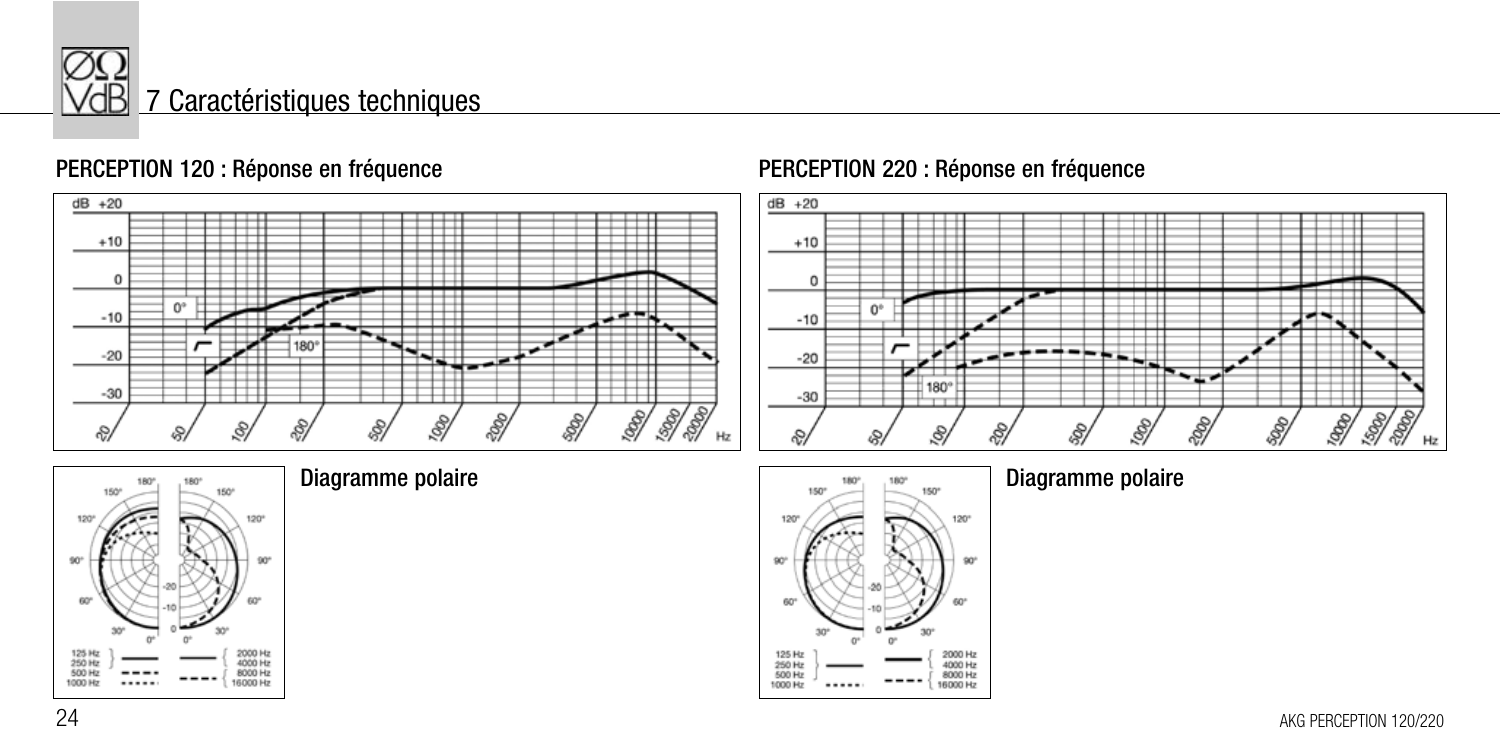

### The International Page / La page internationale

#### English

This product conforms to the standards listed in the Declaration of Conformity.

To order a free copy of the Declaration of Conformity, visit http://www.akg.com or contact sales@akg.com

#### Deutsch

Dieses Produkt entspricht den in der Konformitätserklärung angegebenen Normen. Sie können die Konformitätserklärung auf http://www.akg.com oder per E-Mail an sales@akg.com anfordern.

#### Français

Ce produit est conforme aux normes citées dans la Déclaration de Conformité, dont vous pouvez prendre connaissance en consultant le site http://www.akg.com ou en adressant un e-mail à sales@akg.com.

#### Italiano

Questo prodotto corrisponde alle norme elencate nella dichiarazione di conformità, che è disponibile al sito http://www.akg.com oppure all'indirizzo email sales@akg.com.

#### Español

Este aparato corresponde a las normas citadas en la declaración de conformidad.

Esta última está disponible en el sitio http://www.akg.com o puede ser solicitada al correo electrónico sales@akg.com.

#### Português

Este produto corresponde às normas citadas na declaração de conformidade, que pode pedir na nossa página da web http://www.akg.com, ou enviando-nos um email para sales@akg.com.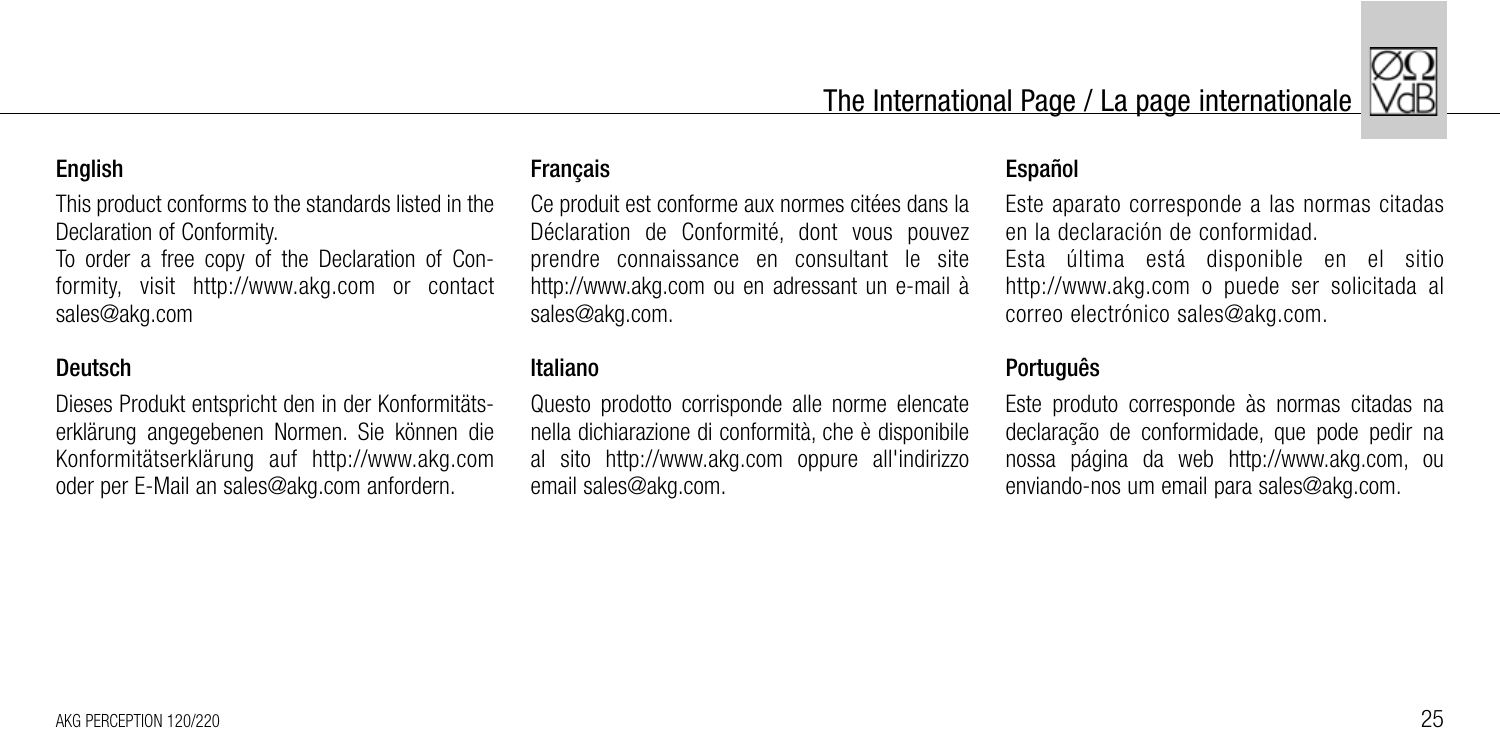

Notizen | Notes | Notes | Note | Notas | Notas

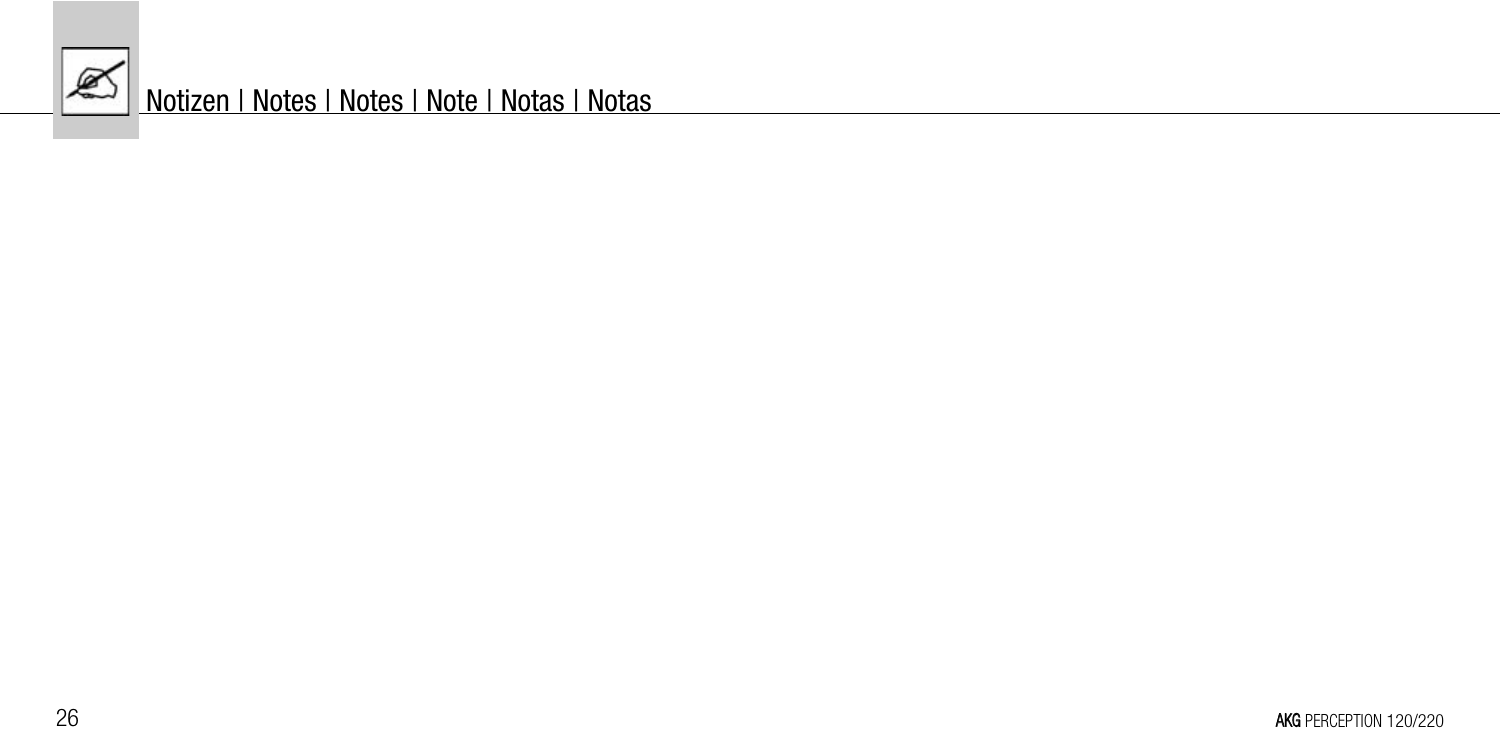